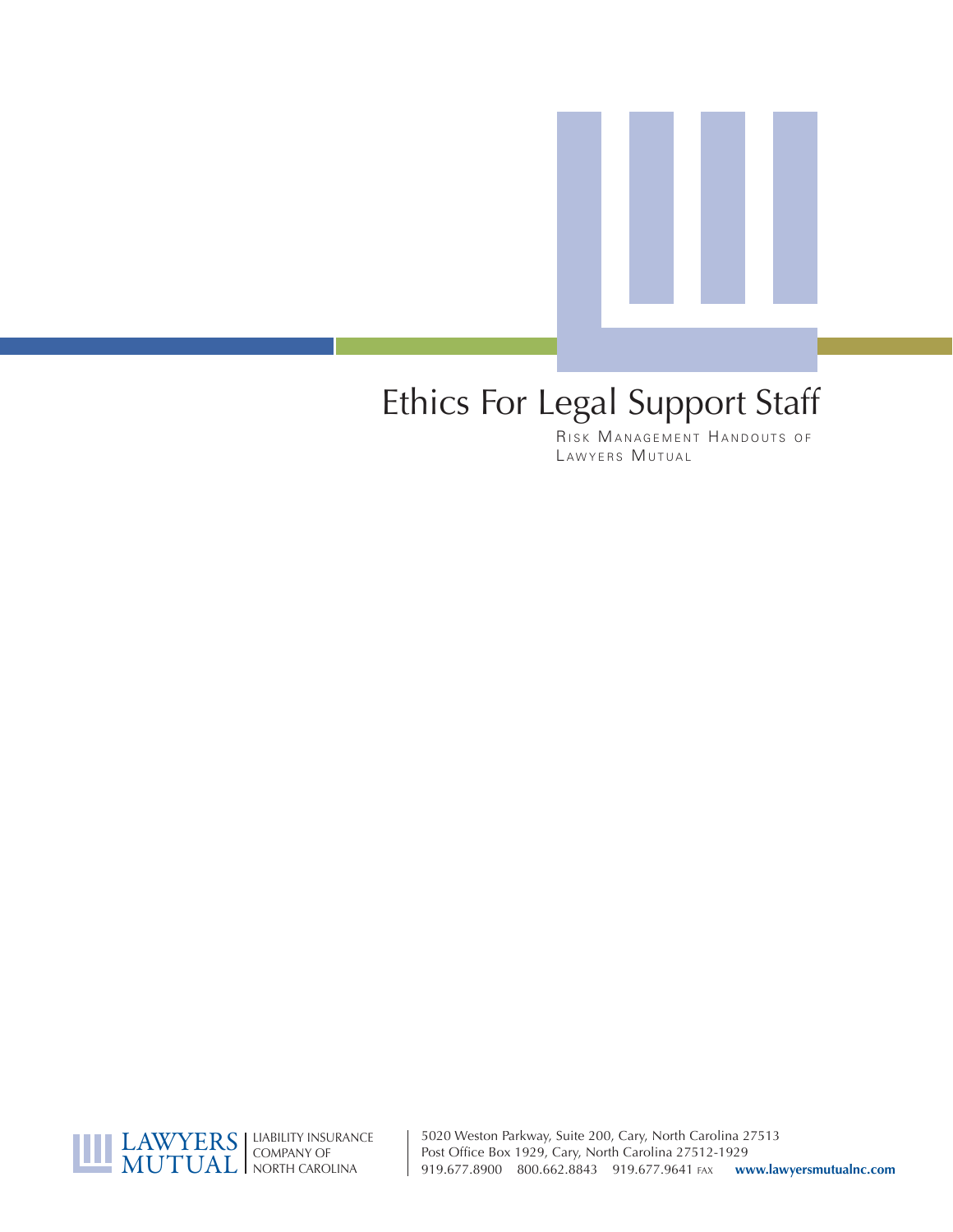# **Ethics for Legal Support Staff**

RISK MANAGEMENT HANDOUTS OF LAWYERS MUTUAL

### TABLE OF CONTENTS

|    | Introduction                                                     |
|----|------------------------------------------------------------------|
| 1  | Risk Management                                                  |
| 6  | <b>Paralegal Certification</b>                                   |
| 7  | Unauthorized Practice of Law                                     |
| 13 | Guidelines for Use of Non-Lawyers in<br>Rendering Legal Services |
| 18 | Selected Ethics Options Pertaining to<br>Legal Assistants        |
| 20 | Professional Organizations                                       |

 DISCLAIMER: *This document is written for general information only. It presents some considerations that might be helpful in your practice. It is not intended as legal advice or opinion. It is not intended to establish a standard of care for the practice of law. There is no guarantee that following*  these guidelines will eliminate mistakes. Law offices have different needs and requirements. Individual cases demand individual treatment. Due diligence, *reasonableness and discretion are always necessary. Sound risk management is encouraged in all aspects of practice.*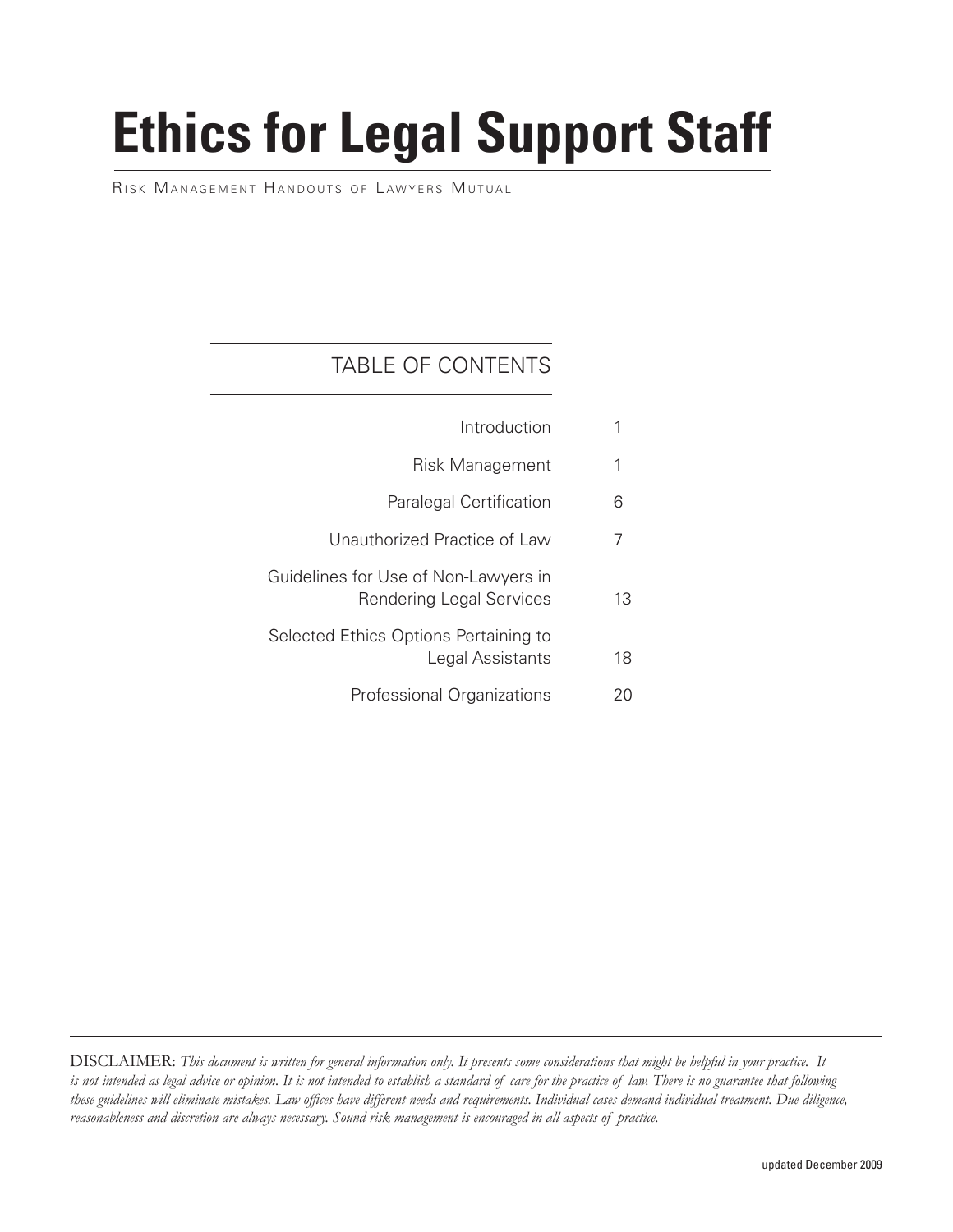# **INTRODUCTION**

 Attorney malpractice is on the rise. Each year, Lawyers Mutual processes an increasing amount of claims that can be directly attributed to errors made by support staff. Examples include calendaring incorrect deadlines, title search errors, verified complaints that were not properly filed, and lapsed statute of limitations deadlines that resulted from closing a file prematurely or accidentally removing it from the docket system.

 Poor client relations can also contribute to malpractice actions against lawyers, and support staff are in a position to affect these interactions. By helping to keep the lines of communication open between attorneys and their clients, and by providing a friendly, receptive voice, support staff can have a large influence on the client's impression of the firm. Furthermore, by aiding the management of cases, legal assistants can allow the attorneys to spend an increased amount of time resolving the client's problem and help reduce costs to the client.

 While it is true that it is the attorney who ultimately faces malpractice liability, support staff undoubtedly share an interest in avoiding ethics violations and malpractice accusations. Malpractice claims cost the firm money, which in turn means that fewer financial resources are available for salary increases, office equipment, supplies, and other benefits. Even if the claim is unsuccessful, litigating the matter often forces the attorney to not only invest large sums of money, but also sacrifice an enormous amount of billable hours. Claims or grievances against an attorney can also create stress, frustration, distraction, and irritability, any of which can result in a difficult work environment. If an error leading to a malpractice claim or grievance was caused by a legal assistant, it could result in the termination of that employee.

 Both attorneys and their support staff also have interest in avoiding ethical violations. An ethics violation does not necessarily establish malpractice,<sup>1</sup> but it may result in a grievance review by the State Bar. If this occurs, punishment may include suspension or disbarment, which in turn results in the loss of employment for the attorney's support staff. By regularly attending ethics seminars, staff members can maintain familiarity with up-to-date knowledge of ethical guidelines, and in turn avoid these less than favorable situations.2

# **RISK MANAGEMENT**

#### PRESERVING CLIENT CONFIDENCES

 Under Rule 5.3(b) of the North Carolina Rules of Professional Conduct, "a lawyer having direct supervisory authority over a non-lawyer staff member is obligated to ensure that the conduct of the non-

\_\_\_\_\_\_\_\_\_\_\_\_\_\_\_\_\_\_\_\_\_\_\_\_\_\_\_\_\_\_\_\_\_\_\_\_\_\_\_\_\_\_\_\_\_

lawyer is compatible with the professional obligations of the lawyer."3 This means that the legal support staff, as extensions of the lawyers who supervise them, must conform their behavior to the same ethical obligations. These provisions are especially relevant to confidential information.

 **— 1 —**

<sup>&</sup>lt;sup>1</sup> See, Astarte, Inc. v. Pac. Indus. Sys., Inc., 865 F. Supp. 693 (D. Colo. 1994) (violation of an ethical code does not create a private cause of action as they were not designed as standards for civil liability); *Nagy v. Beckley*, 578 N.E.2d 1134 (Ill. App. Ct.), *appeal denied*, 584 N.E.2d 131 (Ill. 1991) (ethics rules may be relevant to establish the standard of care in a legal malpractice suit, but they are not an independent form of liability); *Lazy Seven Coal Sales, Inc. v. Stone*   $\mathcal O$  Hinds, P.C., 813 S.W.2d 400 (Tenn. 1991) (conduct that violates ethical codes does not necessarily breach a duty to the client and therefore will not constitute actionable malpractice).

<sup>&</sup>lt;sup>2</sup> Marisa S. Campbell, Ethics Tune-Up (Aug. 4, 2006) (unpublished CLE manuscript, on file with N.C. B. ASS'N).

<sup>3</sup> N.C. RULES OF PROF'L CONDUCT R. 5.3 (2003).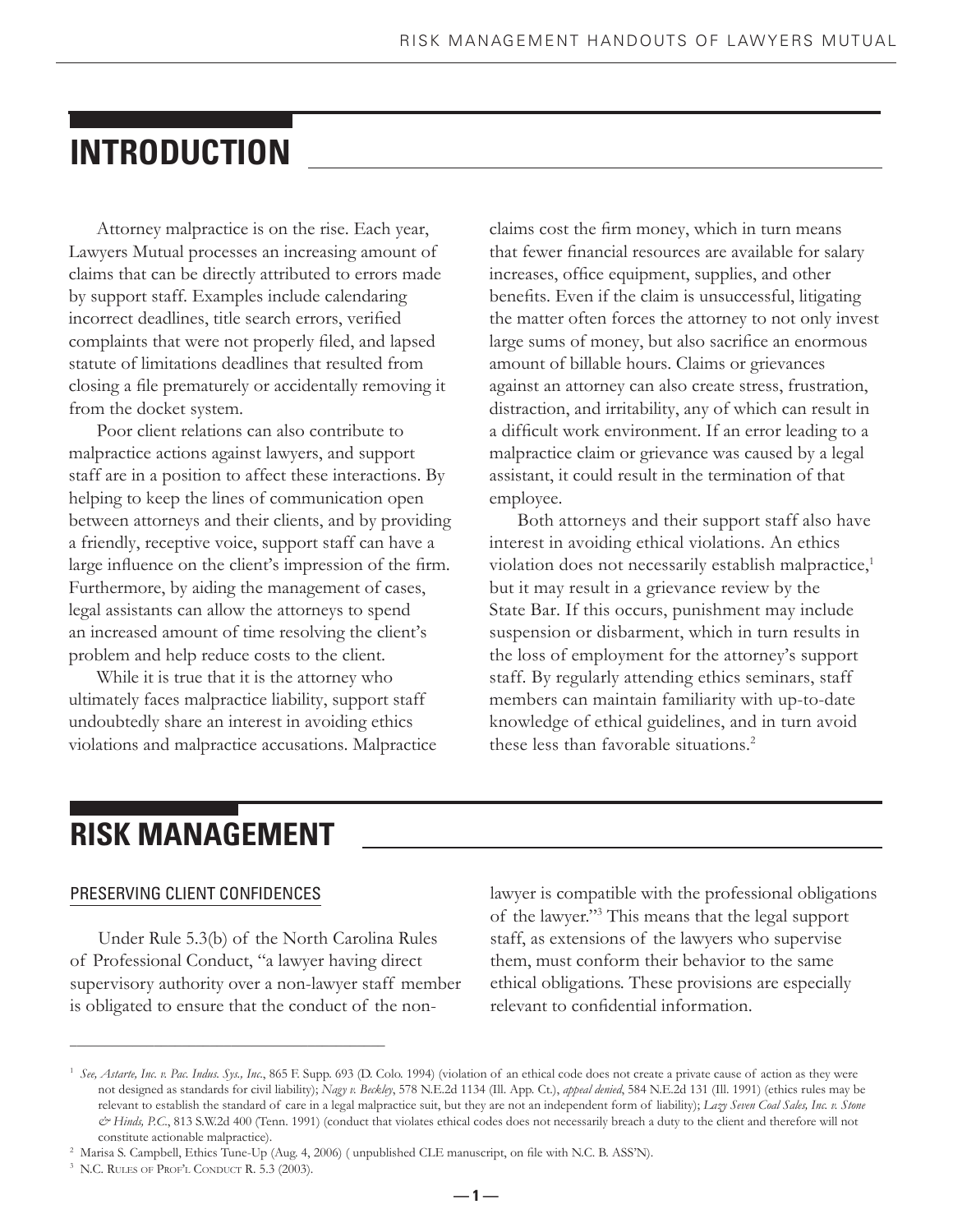### **CASE STUDY**

One afternoon, a paralegal sees an old friend of the family in the office. The two engage in a brief conversation about non-legal matters, say good-bye, and go about their business. Roughly two weeks later, the paralegal coincidentally bumps into that client's mother in the grocery store. Since the mother is also a close friend of the family, the paralegal stops to say hello. During the course of this conversation, the paralegal innocently mentions that he bumped into her son in the office a few days earlier. Knowing that the paralegal was employed by a criminal defense firm, the client's mother consulted her son about his troubles and learned that he had recently been involved in a DUI incident. The client was a legal adult and wished to keep the matter private, but the paralegal accidentally revealed this confidential information.8

 Ethics opinion RPC 216 states that an attorney who determines that a paralegal understands and will comply with the attorney's duty to protect the confidences of the client may allow that paralegal to have access to confidential information, even without the prior consent of the client.<sup>4</sup> In fact, some courts have even gone so far as to extend the attorney-client privilege to certain client-paralegal interactions.<sup>5</sup> Therefore, it is essential that all support staff fully understand that it is unethical to provide a third party with any information that a client divulges, or even the fact that someone is a client.<sup>6</sup> It is also unethical to reveal information that is otherwise readily available in the public record.7

 Do not talk with clients about their matters in the reception area or while walking to the office. Instead, private conversations are best kept behind closed doors. Similarly, emphasize the need to remain in the office when discussing private matters. If the client insists on meeting in a restaurant or other public area, make the best effort possible to ensure privacy, and alert the client that the information may be available to those who can hear what is being said.<sup>9</sup>

 When answering the phone, it is best to avoid addressing the client by name (i.e. "Hello, Mr. Jones."). Instead, the phone should be answered by offering the identity of the paralegal ("Hello, this is David."). If an individual is calling to request information, remember that it is inappropriate to confirm or deny that a particular individual is a client, so the identity of the caller needs to be confirmed. If there is any uncertainty as to whether or not it is the client, take his or her information and call back.<sup>10</sup>

Confidential information can also be accidentally divulged in other ways. "Water cooler conversations" should always be avoided, incidents with clients should never be discussed with family or friends, and case debriefing should always occur in a private area or office. Because speakerphone can inadvertently divulge confidential information, it should never be used when the office door is open. Finally, receptionists should be made aware that it is inappropriate to tell any of the office professionals the name of the party on the phone when there are others in the reception area.<sup>11</sup>

 It is equally important to be reasonably safe when handling client-related documents. Never leave files out on the desk if they pertain to a client different from the person who is currently in the office. If a computer screen faces the door, make sure individuals walking past the office cannot read it. Regardless, all office computers should be password protected, and all programs should be closed when not in use.12

\_\_\_\_\_\_\_\_\_\_\_\_\_\_\_\_\_\_\_\_\_\_\_\_\_\_\_\_\_\_\_\_\_\_\_\_\_\_\_\_\_\_\_\_\_

 **— 2 —**

- 8 *Id*.
- 9 *Id*.

<sup>10</sup> *Id*.

- <sup>11</sup> *Id*.
- <sup>12</sup> *Id*.

<sup>4</sup> N.C. RULES OF PROF'L CONDUCT R. 1.6 (2003); N.C. ST. B. Ethics Comm., RPC 216 (1997).

<sup>5</sup> *See, Pennsylvania v. Mrozek*, 657 A.2d 997 (Pa. 1995) (an individual's statement to a lawyer's secretary revealing that he needed to speak to a lawyer because he had just committed a homicide was protected).

<sup>6</sup> Campbell, *supra*.

<sup>7</sup> *Id*.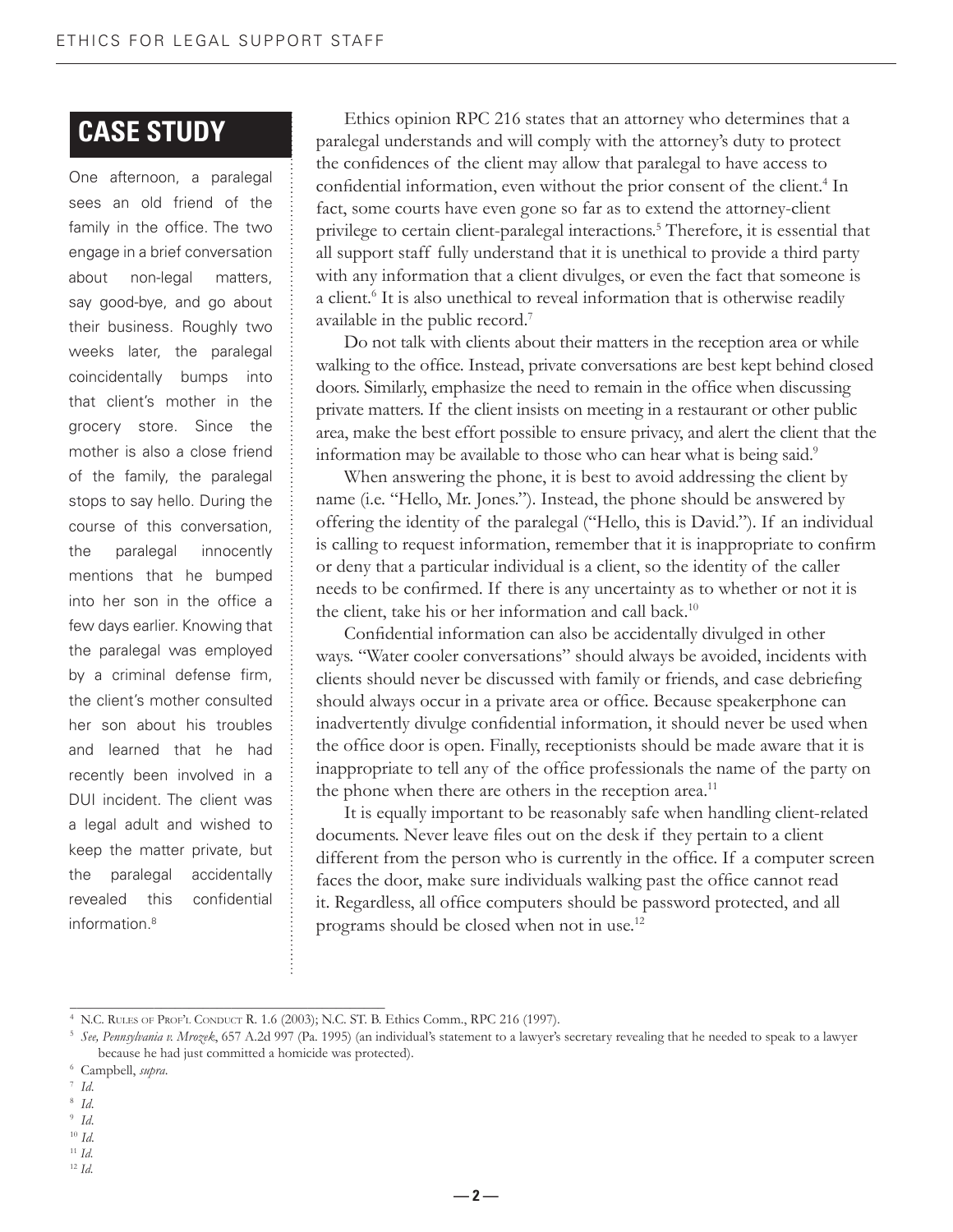#### RULE 1.6: CONFIDENTIALITY OF INFORMATION

- (a) A lawyer shall not reveal information acquired during the professional relationship with a client unless the client gives informed consent, the disclosure is impliedly authorized in order to carry out the representation or the disclosure is permitted by paragraph (b).
- (b) A lawyer may reveal information protected from disclosure by paragraph (a) to the extent the lawyer reasonably believes necessary:
	- (1) to comply with the Rules of Professional Conduct, the law or court order;
	- (2) to prevent the commission of a crime by the client;
	- (3) to prevent reasonably certain death or bodily harm;
	- (4) to prevent, mitigate, or rectify the consequences of a client's criminal or fraudulent act in the commission of which the lawyer's services were used;
	- (5) to secure legal advice about the lawyer's compliance with these Rules;
	- (6) to establish a claim or defense on behalf of the lawyer in a controversy between the lawyer and the client; to establish a defense to a criminal charge or civil claim against the lawyer based upon conduct in which the client was involved; or to respond to allegations in any proceeding concerning the lawyer's representation of the client; or
	- (7) to comply with the rules of a lawyers' or judges' assistance program approved by the North Carolina State Bar or the North Carolina Supreme Court.
- (c) The duty of confidentiality described in this Rule encompasses information received by a lawyer then acting as an agent of a lawyers' or judges' assistance program approved by the North Carolina State Bar or the North Carolina Supreme Court regarding another lawyer or judge seeking assistance or to whom assistance is being offered. For the purposes of this Rule, "client" refers to lawyers seeking assistance from lawyers' or judges' assistance programs approved by the North Carolina State Bar or the North Carolina Supreme Court.

 **— 3 —**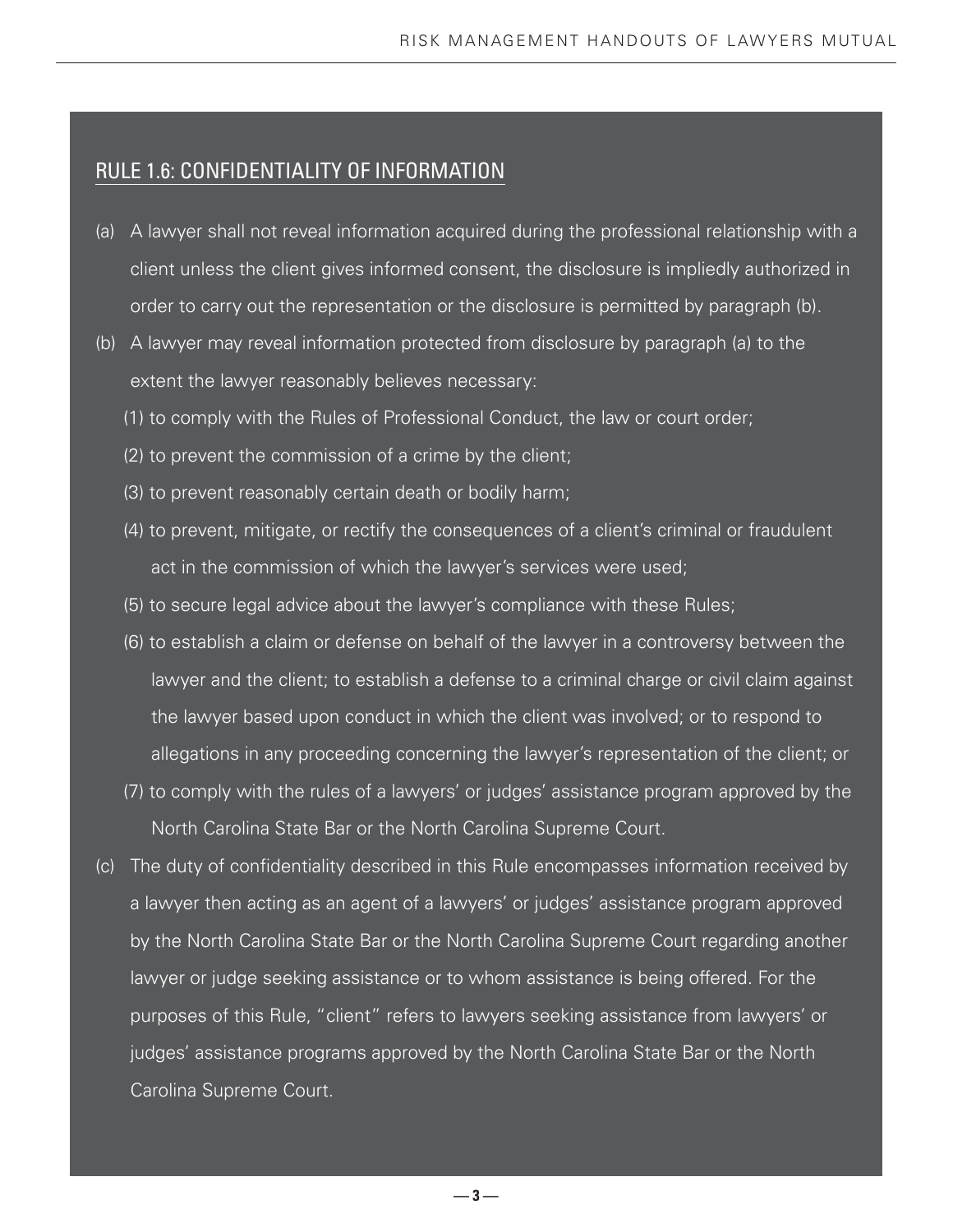#### INADVERTENT DISCLOSURE OF CONFIDENTIAL INFORMATION

 New means of technology such as fax machines, cellular and cordless telephones, and electronic mail each create new challenges in maintaining confidentiality. Wireless phones broadcast the communication over the public airwaves and can therefore be easily intercepted. Both faxes and e-mails are susceptible to accidental delivery to an incorrect recipient, and e-mails are often stored in a location that is rarely protected by more than a simple password.13 So how can confidential information be protected, and to what extent are legal professionals liable for information disclosed by accident?

 North Carolina ethics opinion RPC 215 acknowledges the professional obligation to protect and preserve the confidences of a client, but it also clarifies that this obligation does not require the exclusive use of infallibly secure methods of communication.<sup>14</sup> Similarly, RPC 133 states that "reasonable care" is the standard required when disposing of documents containing confidential client information.<sup>15</sup> When communicating with a client, reasonable care generally includes selecting a means of communication that will best maintain confidential information in light of the circumstances. Additionally, any time a legal professional must use a medium that he or she knows is susceptible to interception, he or she must alert the client to the device being used and the potential risks that are inherent to that equipment.<sup>16</sup>

 Many of the precautions that can be taken with faxes and e-mails may seem fairly obvious, but they can potentially be overlooked in a fastpaced work environment. All correspondence should either be marked as confidential or include a disclaimer regarding confidentiality. Additionally, double-check all e-mail addresses and fax numbers prior to transmission.<sup>17</sup>

 Nonetheless, there is always a possibility that errors will occur, and both the North Carolina State Bar Ethics Committee and the ABA Committee on Ethics and Professional Responsibility have addressed this issue. ABA Opinion 92-368 states that a legal professional who inadvertently receives materials that appear to be confidential and not intended for him or her should refrain from examining the documents further, notify the sender, and abide by his or her instructions.<sup>18</sup> The North Carolina State Bar adopted RPC 252, "Receipt of Inadvertently Disclosed Materials from Opposing Party," which states that a legal professional who receives materials that appear on their face to be subject to the attorneyclient privilege, or otherwise confidential, which were inadvertently sent to the lawyer by the opposing party or opposing counsel, should refrain from examining the materials further and return them to the sender.<sup>19</sup>

16 N.C. ST. B. Ethics Comm., RPC 215 (1995).

## **CASE STUDY**

Merrell Williams was a paralegal for Kentucky's largest law firm, Wyatt, Tarrant and Combs, who represented Brown & Williamson Tobacco Company. From 1988 to 1992, Mr. Williams removed over 4,000 pages of confidential client documents, had them photocopied and distributed them to government officials, the media, academics, and others. These documents were Brown & Williamson's own and concerned the health effects of cigarette smoking, the addictive nature of nicotine, and their search for a safer cigarette.

Mr. Williams ignored a judge's gag order restraining him from discussing the contents of the documents, even with his own attorney, and he consequently faced a one million dollar lawsuit from his former law firm for stealing their client's confidential corporate records. Mr. Williams' response to their allegations of theft was that the situation was "like telling the judge that somebody stole your dope."

Acknowledging that the duty to maintain a client's confidences is uncompromising and is the fundamental principle in the client-lawyer relationship, Laurie L. Levenson, Associate Dean of the Loyola Law School in Los Angeles, disagreed with this behavior:

To some he may be a hero, but under the law and ethical standards that now exist, Merrell Williams may be just plain wrong… In the legal system, truth sometimes takes a back seat to systemic interests, including society's interest in protecting open and trustworthy relationships between lawyers and clients. [Mr.] Williams put himself in the tough position of learning that under the ethical rules today, 'two wrongs do not make a right.'20

<sup>13</sup> N.C. RULES OF PROF'L CONDUCT R. 3.7(a) (2003).

<sup>14</sup> *Id*.

<sup>15</sup> N.C. ST. B. Ethics Comm., RPC 133 (1992).

<sup>17</sup> Campbell, *supra*.

<sup>&</sup>lt;sup>18</sup> ABA Comm. On Ethics and Prof'l Responsibility, Formal Op. 368 (1992).

<sup>19</sup> N.C. ST. B. Ethics Comm., RPC 252 (1997).

<sup>&</sup>lt;sup>20</sup> Mark Curriden, *The Paralegal Who Smoked the Tobacco Industry*, 14 LEGAL ASSISTANT TODAY 42 - 51 (May / June 1997).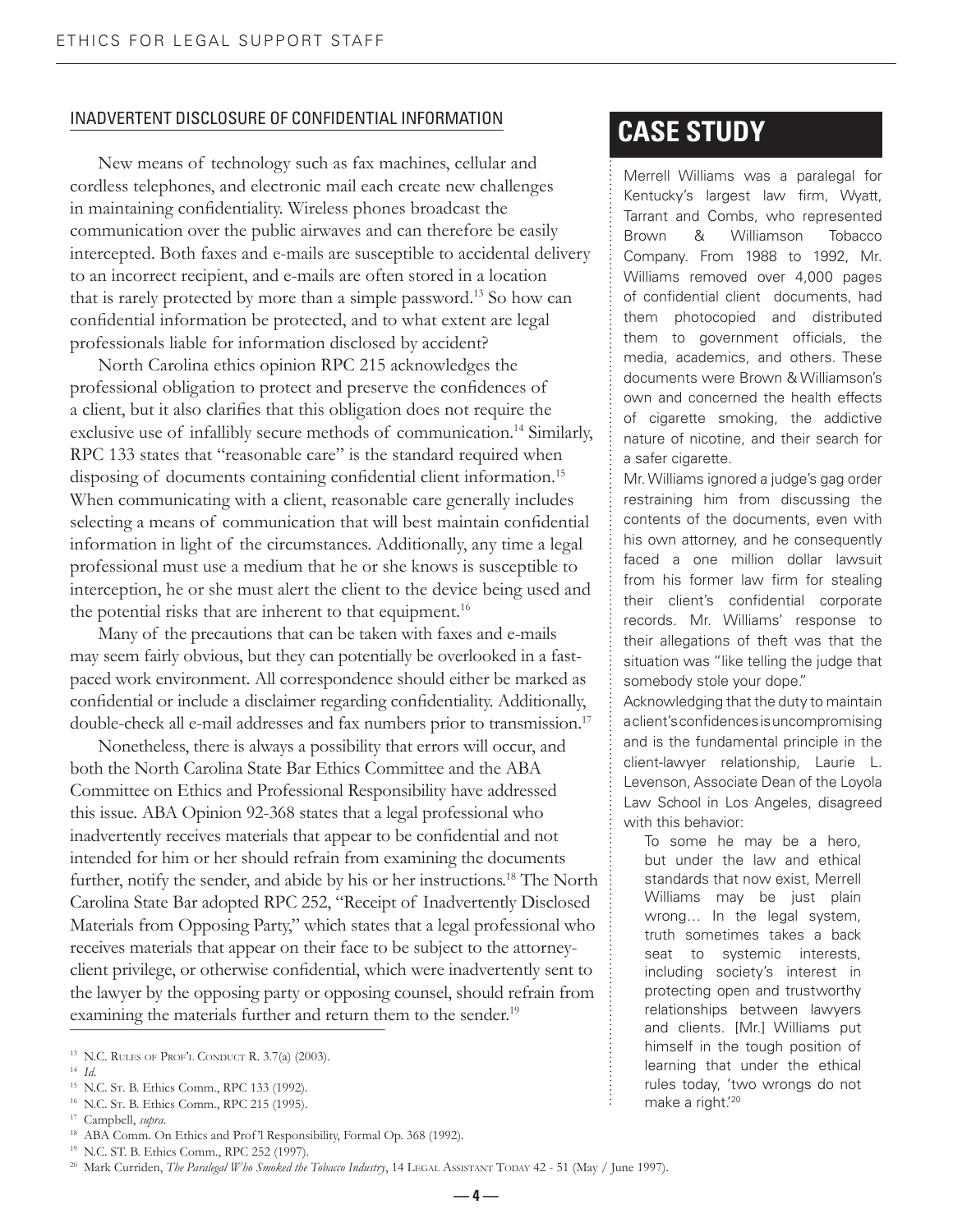#### CONFLICTS OF INTEREST INVOLVING THE SUPPORT STAFF

 For any attorney, part of risk management involves taking precautions to avoid potential conflicts of interest. Occasionally, such conflicts arise because a situation pertaining to the support staff is potentially adverse to the interests of the client. Rule 3.7 of the North Carolina Rules of Professional Conduct prohibits a lawyer from accepting employment in most instances if it is reasonably certain that either he or another attorney from the firm will be called as a witness for either side.<sup>21</sup> However, none of the rules prohibit representation when a non-lawyer employee of the firm will be called as a witness. The rule is designed to prevent a representative of one of the party's from being caught between the potentially conflicting roles of advocate and witness, but since this danger does not exist for legal assistants, the firm may continue to represent the client even when a secretary or paralegal will likely be called as a witness.<sup>22</sup>

 Under ethics opinions RPC 74 and 176, the firm may also continue to represent a client whose interests are adverse to those of a party that is represented by a lawyer or firm for whom the paralegal was previously employed.23 "The imputed disqualification rules contained in [Rule 1.10] of the Rules of Professional Conduct do not apply to nonlawyers."<sup>24</sup> However, while the firm may continue to employ the paralegal, RPC 74 stresses the need to take extreme care in insuring that the paralegal is totally screened from the case.<sup>25</sup>

Finally, firms should be alert to conflicts of interest that can manifest themselves in ways that are less clear. For example, the employment of third party services such as court reporters may not be influences by the prospect of prizes or premiums that the company offers to support staff members. Court reporting services vary in terms of cost, efficiency and quality, and all of these are factors that should be considered by the lawyer and the client when purchasing said service. To allow such a decision to be influenced by benefits offered to the staff would conflict with the interests of the client.<sup>26</sup>

\_\_\_\_\_\_\_\_\_\_\_\_\_\_\_\_\_\_\_\_\_\_\_\_\_\_\_\_\_\_\_\_\_\_\_\_\_\_\_\_\_\_\_\_\_

<sup>&</sup>lt;sup>21</sup> N.C. RULES OF PROF'L CONDUCT R.  $3.7(a)$  (2003).

<sup>22</sup> N.C. ST. B. Ethics Comm., RPC (1987).

<sup>&</sup>lt;sup>23</sup> N.C. Sr. B. Ethics Comm., RPC 74 (1989); N.C. Sr. B. Ethics Comm., RPC 176 (1994).

<sup>24</sup> N.C. ST. B. Ethics Comm., RPC 176 (1994).

<sup>25</sup> N.C. ST. B. Ethics Comm., RPC 74 (1989).

<sup>&</sup>lt;sup>26</sup> N.C. St. B. Ethics Comm., RPC 102 (1991).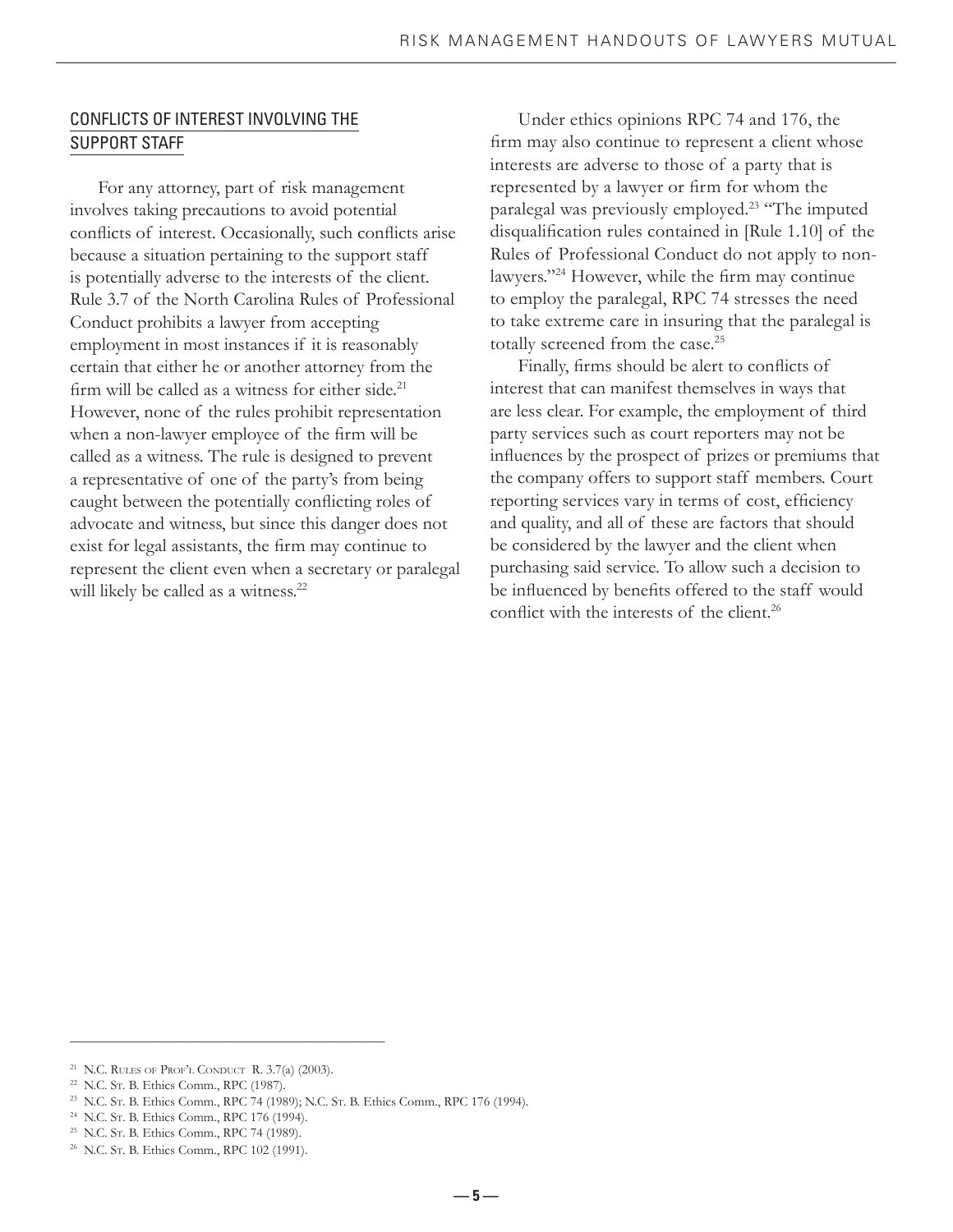# **PARALEGAL CERTIFICATION**

North Carolina's Paralegal Certification Program is a completely voluntary but highly recommended program designed by the North Carolina State Bar to develop paralegal standards, raise the profile of the paralegal profession, and standardize the expectations of both the public and other legal professionals.27 Participation not only allows legal support staff to display professionalism and expertise in the field, but it also refines their knowledge of ethical practice.

Certification identifies those that have met high professional standards, obtained minimum levels of education, and continued to maintain their professional education. This not only assures clients of competency, but it also enhances the quality of legal services provided by North Carolina's paralegals. Many paralegals have taken an exam to obtain the status of Certified Legal Assistant (CLA), Certified Paralegal (CP) or Certified Legal Assistant Specialist (CLAS) as provided by the National Association of Legal Assistants, Inc. or the National Federation of Paralegal Associations. While these accreditations similarly establish professionalism and education, North Carolina's Paralegal Certification has been approved by the NC State Bar and adopted by the NC Supreme Court as a means of providing legal assistants with knowledge on the current state of North Carolina's laws.

 After June 30, 2007, all applicants will be required to successfully pass a written examination and must meet one of the following educational criteria: (1) The applicant must have earned an associate's, bachelor's, or master's degree or post-baccalaureate certificate from a qualified paralegal studies program; or (2) An applicant must possess an associate's or bachelor's degree in any discipline from any postsecondary institution recognized by the United States Department of Education, with at least eighteen semester credits derived from a qualified paralegal studies program.<sup>28</sup> Once certified, renewals will occur on the first day of the month that immediately follows the anniversary of certification, and then on that date each year thereafter. To qualify for renewal, a paralegal must participate in a minimum of six hours of approved continuing paralegal education (CPE) annually, and at least one of these hours must be in ethics/professional responsibility.<sup>29</sup>

 For more information on becoming a North Carolina Certified Paralegal, please visit the NC State Bar's official paralegal certification website at **www.nccertifiedparalegal.org**  or reference The North Carolina Administrative Rules of the State Bar, Subchapter G.

27 N.C. Sr. BAR, (2006) at http://www.nccertifiedparalegal.org/ (2006).

\_\_\_\_\_\_\_\_\_\_\_\_\_\_\_\_\_\_\_\_\_\_\_\_\_\_\_\_\_\_\_\_\_\_\_\_\_\_\_\_\_\_\_\_\_

28 27 N.C.A.C. 1G, Section .0119 (a), (2006)

<sup>29 \*\*\* 27</sup> N.C.A.C. 1G, Section .0120, (2006).36 Lawyers' Liability Review, supra, at 17.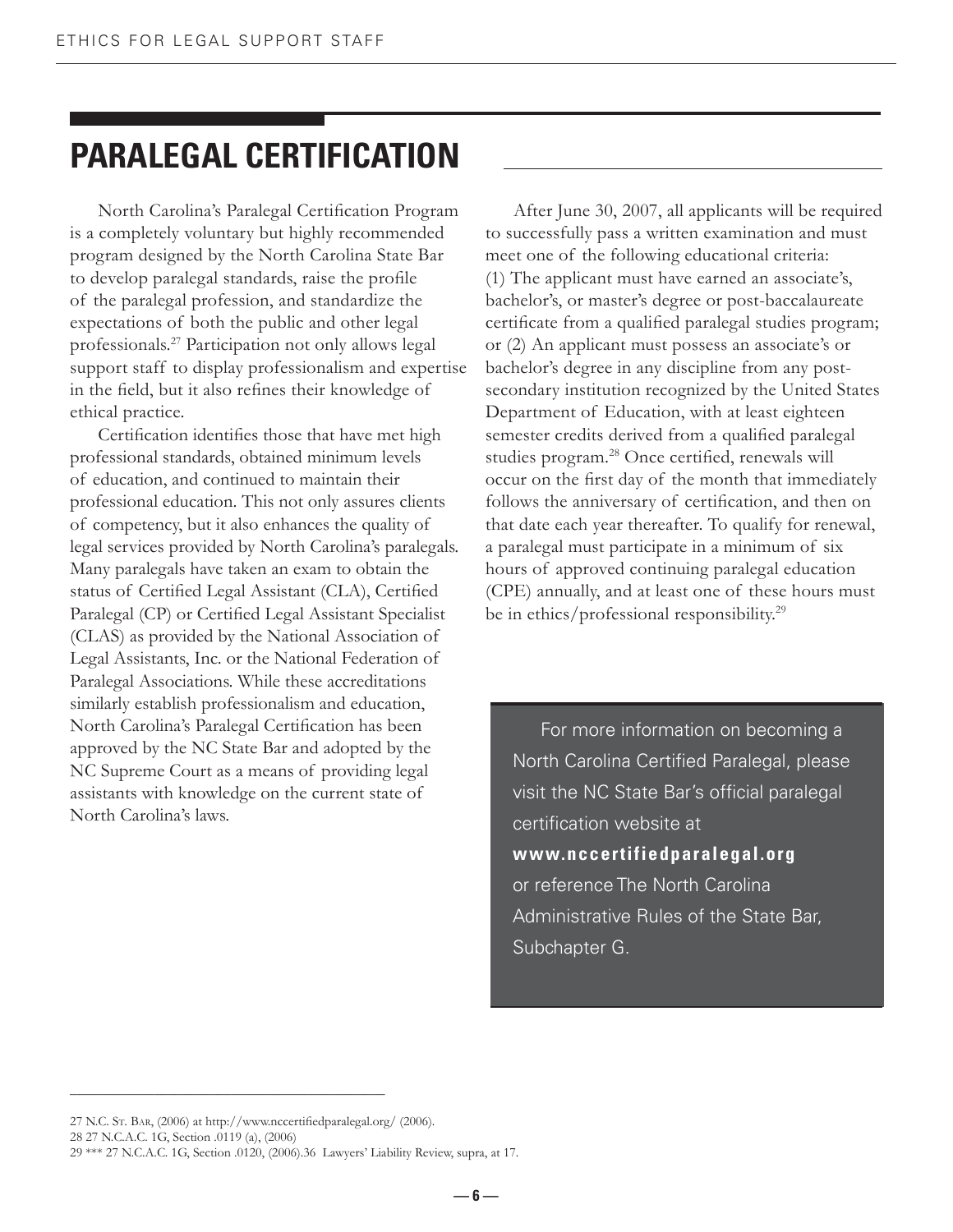# **UNAUTHORIZED PRACTICE OF LAW**

#### WHAT IS THE UNAUTHORIZED PRACTICE OF LAW?

 Many excellent lawyers rely on legal assistants in their daily practice. By delegating certain necessary tasks to a paralegal, an attorney can focus on performing the duties that only a lawyer can perform. Furthermore, this allows an attorney to offer high quality services to clients at more reasonable prices. However, as advantageous as the support staff can be, it is extremely important to realize that there are limits to the jobs that can be performed.

 Under North Carolina's General Statute §84-4, it is unlawful for any person other than a licensed attorney to appear as a counselor-at-law in any judicial proceeding, represent or defend another party in an judicial action, or hold him or herself out in any way as competent or qualified to give legal advice, prepare legal documents, or furnish the services of an attorney.30 Any person other than an active member of the North Carolina State Bar who provides these services or any other that constitutes the practice of law is engaged in unauthorized practice and is guilty of a class 1 misdemeanor.<sup>31</sup> This is true even when no fees are charged for the service, no case is pending in court, $32$  or the individual for whom the services are provided is a family member, friend, or other person of close or intimate relation.33

 Furthermore, Rule 5.5(b)(2) forbids a legal professional who is not authorized to practice from holding out to the public or otherwise representing him or herself as being admitted to practice law. Comment [11] to the rule adds that an individual who is not licensed "may not directly advise clients or communicate in person or in writing in such a

way as to imply that he or she is acting as an attorney or in any way in which he or she seems to assume responsibility for a client's legal matters." Therefore, a paralegal should not only refrain from conduct that might reasonably suggest that he or she is authorized to provide advice or services regarding legal affairs, but proper risk management suggests that the legal assistant should disclose his or her status as a paralegal upon first meeting the client.<sup>34</sup> Additionally, it may be wise to reflect non-attorney status in all correspondence written by a paralegal, and if a client calls seeking information or asking questions regarding their matter, include a verbal reminder that a paralegal cannot counsel in legal affairs.<sup>35</sup>

 "Limiting the practice of law to members of the bar protects the public against the rendition of legal services by unqualified persons."<sup>36</sup> Over the last few years, the state bar has received an increasing number of allegations of the unauthorized practice of law, especially from people with limited funds who sought the assistance of non-lawyers in an effort to save money. Unfortunately, the non-lawyer frequently acts in a manner detrimental to the legal rights of those who employed them, and as a result, those who can least afford it are left with costly legal complications.<sup>37</sup>

#### WHAT CONSTITUTES THE UNAUTHORIZED PRACTICE OF LAW?

Providing legal advice requires application of knowledge that an attorney has gained through formal education and experience, judgmental and analytical abilities, and understanding of the client's

\_\_\_\_\_\_\_\_\_\_\_\_\_\_\_\_\_\_\_\_\_\_\_\_\_\_\_\_\_\_\_\_\_\_\_\_\_\_\_\_\_\_\_\_\_

<sup>30</sup> N.C. Gen. Stat. §84-4 (2007).

<sup>31</sup> N.C. ST. B. Ethics Comm., Formal Ethics Op. 13 (1999).

<sup>32</sup> *See, State ex rel. Seawell v. Carolina Motor Club, Inc.*, 209 N.C. 624, 284 S.E. 540 (1936) (the practice of law is not limited to the conduct of cases in court, but embraces legal advice, preparation of documents and contracts intended to secure a legal right, and other forms of legal aid, even though such a matter may not be pending in court).

 $^{33}$  N.C. Sr. Bar, (2006) at http://www.ncstatebar.org/faq/f\_faq.asp#11.

<sup>34</sup> Campbell, *supra*.

<sup>35</sup> *Id*.

<sup>36</sup> N.C. ST. B. Ethics Comm., Formal Ethics Op. 9 (2002).

<sup>37</sup> N.C. ST. BAR, (2006) at http://www.ncstatebar.org/programs/upl.asp.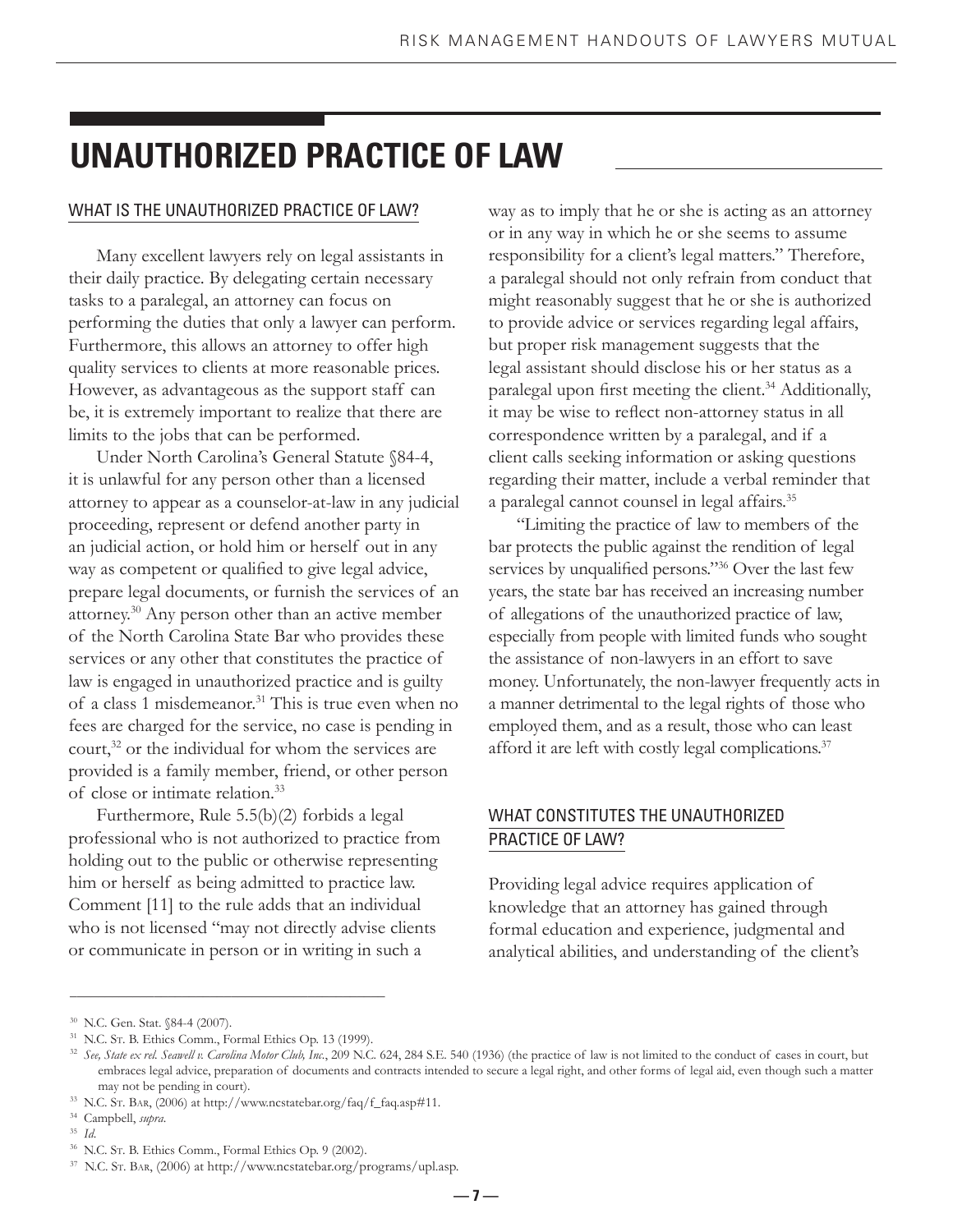### **CASE STUDY**

In one of North Carolina's leading cases on the unauthorized practice of law, the defendant solicited sales for a company that constructed new homes. However, he also prepared deeds of trust despite the fact that he was neither a member of the North Carolina Bar, nor was he licensed as an attorney-at-law. Preparation consisted of using printed forms and inserting the relevant name, description, or term into a blank space. He then saw to the execution, acknowledgement, and recording of the deed. The North Carolina Supreme Court acknowledged that a deed of trust is a legal document and that the actions taken by the defendant would constitute the unauthorized practice of law had they been prepared for another person, firm, or corporation within the meaning of the statute. However, it then ruled that a corporation can act only through its officers, agents, and employees, and just as an individual is free to prepare his or her own will or represent him or herself in a judicial proceeding, a corporation may prepare its own legal documents without violating N.C. Gen. Stat. §84-4 as long as the corporation has a primary interest and not merely an incidental interest in the document.38

situation, context, and goals. Precisely defining legal advice would be a difficult endeavor, but at a minimum this definition would have to include: (1) directing a client how to proceed in a matter that potentially has legal consequences or pertains to a legal right, and/or (2) explaining to a client his or her legal obligations, rights, or responsibilities.

 Client contact is often delegated to legal assistants and this can potentially be problematic. For instance, as a result of developing a good working relationship with the legal assistant, a client may ask him or her questions that would require legal advice. The information the legal assistant has learned while working for the lawyer can become such second-nature that he or she may forget it is legal advice. However, regardless of the confidence that the legal assistant may have in his or her response, answering such questions violates the unauthorized practice of law statutes unless it is the exact legal opinion of an attorney. The legal assistant may only act as a conduit of information from the lawyer to the client; the relayed information must be given without expansion or interpretation by the legal assistant and the must be made aware that they advice is coming from a lawyer.

 North Carolina Statute §84-2 provides a detailed list of many of the activities that constitute the unauthorized practice of law when performed by someone other than a licensed attorney. Such acts include the preparation or aiding in the preparation of deeds, mortgages, wills, trust instruments, inventories, accounts or reports of guardians, trustees, administrators, or executors, preparing or aiding in the preparation of any petitions or orders in any probate or court proceeding, abstracting or passing upon titles, the preparation and filing of petitions for use in any court, providing legal advice, offering legal counsel, or give opinion regarding the legal rights of a person or organization.<sup>39</sup>

 Special attention should be given to restrictions placed on the preparation of legal documents, as this is among the areas in which unauthorized practice more commonly occurs. Immigrant members of the population are led astray by non-lawyers who attempt to help them become American citizens, those in debt receive bad advice when attempting to fill out bankruptcy forms,<sup>40</sup> and couples seeking to obtain a simple divorce are too often led astray by document preparation services. To arrange or create a legal document or contract by which legal rights are secured is included in the practice of law and should only be practiced by a licensed attorney.<sup>41</sup>

 Although the issue has not been directly addressed in North Carolina's courts, many other states have held that it is not unauthorized practice for a non-lawyer to type as directed or otherwise duplicate a contract or document.<sup>42</sup> However, taking the information from one

\_\_\_\_\_\_\_\_\_\_\_\_\_\_\_\_\_\_\_\_\_\_\_\_\_\_\_\_\_\_\_\_\_\_\_\_\_\_\_\_\_\_\_\_\_

41 *State v. Pledger, supra*.

<sup>38</sup> *State v. Pledger*, 257 N.C. 634; 127 S.E.2d 337 (1962).

<sup>39</sup> N.C. Gen. Stat. §84-2.1 (2007).

<sup>40</sup> *See*, N.C. Gen.Stat. §84-9 (it is unlawful for any individual or company other than a licensed attorney to provide representation in a bankruptcy or insolvency proceeding).

<sup>42</sup> N.C. Gen. Stat. §84-2.1 (2007).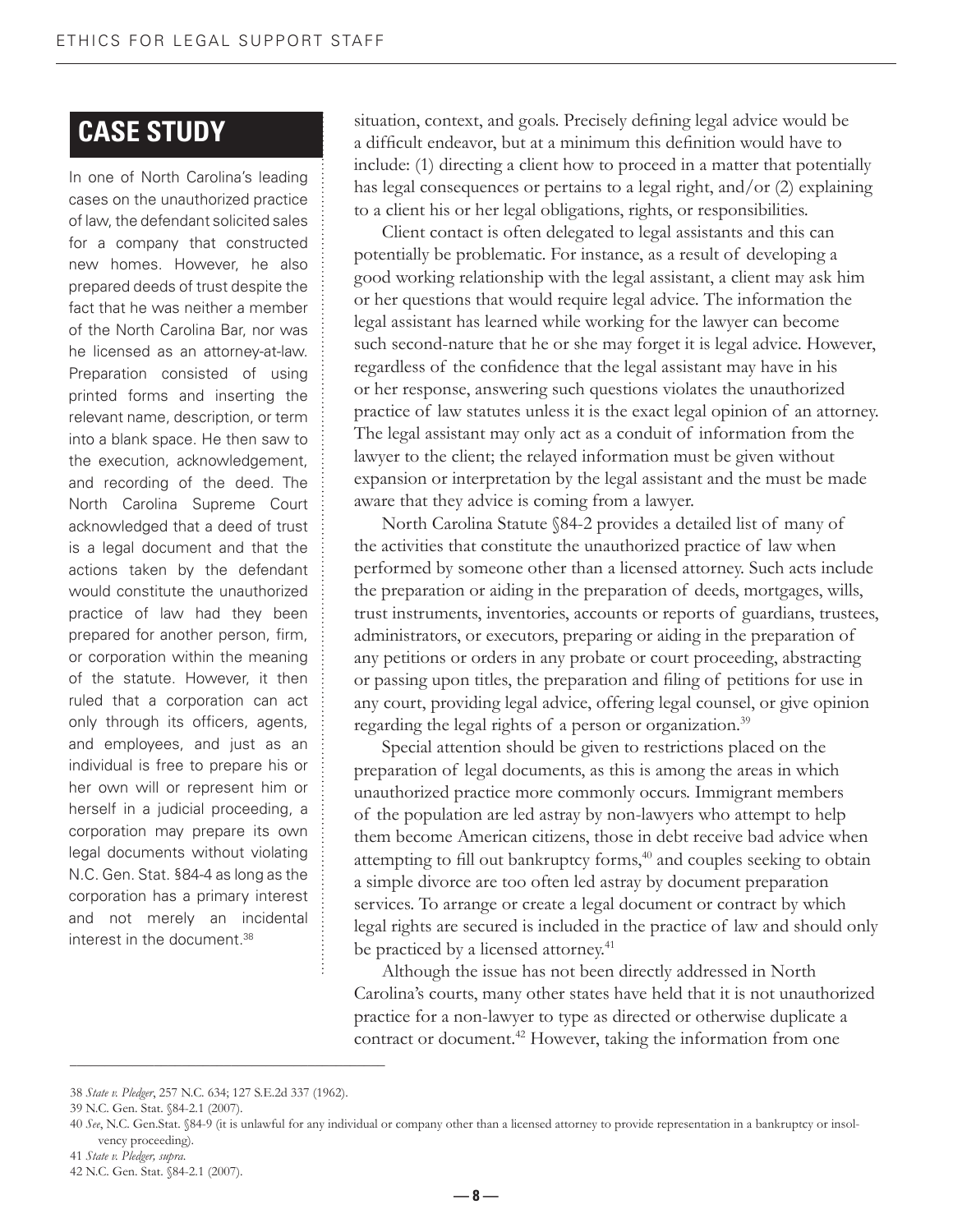location and entering it into a different form, even if it is similar, would qualify as legal advice.<sup>43</sup> Filling in the blanks of a previously prepared form has also been found to constitute unauthorized practice since this action left the customer with the impression that the document contained all of the information that was necessary to secure certain legal rights.<sup>44</sup>

 Further guidance is provided in many North Carolina ethics opinions. RPC 183 forbids a legal assistant from examining or representing a witness at a deposition.45 RPC 70 allows a paralegal to communicate and negotiate with a claims adjuster so long as the legal assistant is directly supervised by an attorney and he or she exercises no independent legal judgment.<sup>46</sup> Non-lawyers are not permitted to make motions or participate in managing the litigation,<sup>47</sup> but he or she can deliver a message that alerts the court to a scheduling conflict with another court that prevents the attorney from appearing.<sup>48</sup>

#### THE OBLIGATION TO SUPERVISE

 Recall that RPC 70 permits a non-lawyer to negotiate with a claims adjuster when properly supervised despite the fact that this act constitutes the practice of law. A non-lawyer may also perform a title search, provided he or she is adequately supervised.<sup>49</sup> In fact, attorneys may hire or contract with paralegals or other non-lawyers to perform a variety of work that qualifies as the practice of law if the non-lawyer is properly supervised by and acting under the direction of a licensed attorney.<sup>50</sup>

 Under Rule 5.3(b), a lawyer who has direct supervisory authority over a non-lawyer is required to ensure that the non-lawyer's conduct is compatible with the professional obligations of the lawyer.<sup>51</sup> Furthermore, that lawyer may be held professionally responsible for the actions of a non-lawyer that violate the rules of professional conduct if the lawyer orders, or with knowledge of the specific conduct, ratifies the act. Liability is also imposed if any partner, person with comparable management authority, or person with direct supervisory authority over the nonlawyer knows of the conduct at a time when its consequences can be avoided or mitigated but fails to take reasonable remedial steps.<sup>52</sup> In fact, in 2003, the Supreme Court of Louisiana held that the failure to supervise staff can result in disbarment!<sup>53</sup>

#### UNAUTHORIZED PRACTICE OF LAW TESTS

THE PROFESSIONAL JUDGMENT TEST – Using this test, the court will ask whether the activity at issue is one which requires the lawyer's special training and skills. Viewed in another way, the question is whether the matter handled was of such complexity that only a person trained as a lawyer should be permitted to deal with it. THE TRADITIONAL AREAS OF PRACTICE TEST – This test asks whether the function in question is one that would traditionally be performed by an attorney or is commonly understood to be the practice of law. There are several shortcomings in this definition, however, as it is self-defining, overbroad, and encompasses all common lawyer activities whether or not they relate to the law or truly require a lawyer's expertise.

THE INCIDENTAL LEGAL SERVICES TEST – This test draws a line around the practice of law based on whether the activity is essentially legal in nature or is a law-related adjunct to some business routine. For example, filling out a simple legal document incidental to a banking or real estate transaction, for which no separate fee is charged, would not constitute the practice of law under this definition.<sup>54</sup>

\_\_\_\_\_\_\_\_\_\_\_\_\_\_\_\_\_\_\_\_\_\_\_\_\_\_\_\_\_\_\_\_\_\_\_\_\_\_\_\_\_\_\_\_\_

<sup>43</sup> *In re Graham* (Bankr. M.D.N.C. Feb. 10, 2004).

<sup>44</sup> *In re Moore*, 290 B.R. 287 (Bankr. E.D.N.C. 2003).

<sup>45</sup> N.C. ST. B. Ethics Comm., RPC 183 (1994).

<sup>46</sup> N.C. ST. B. Ethics Comm., RPC 70 (1989).

<sup>47</sup>*People v. Alexander*, 53 Ill. App. 2d 299, 202 N.E. 2d 841 (Ill. App. 1964). 48 N.C. ST. B. Ethics Comm., Formal Ethics Op. 10 (2000).

<sup>49</sup> N.C. ST. B. Ethics Comm., RPC 216 (1997).

 $^{50}$  N.C. Sr. BAR, (2006) at http://www.ncstatebar.org/faq/f\_faq.asp#11.

<sup>51</sup> N.C. RULES OF PROF'L CONDUCT R. 5.3(b) (2003).

<sup>52</sup> N.C. RULES OF PROF'L CONDUCT R. 5.3(b) (2003).

<sup>53</sup> *In re Sledge*, 859 So.2d 671, 2003 WL 22399648 (La. 2003) (in combination with other considerations, evidence that the attorney allowed his non-lawyer assistant to run his practice with only a token of supervision warranted disbarment).

<sup>54</sup> Therese A. Cannon, *Ethics and Professional Responsibility for Legal Assistants*, NC Bar Association (1996).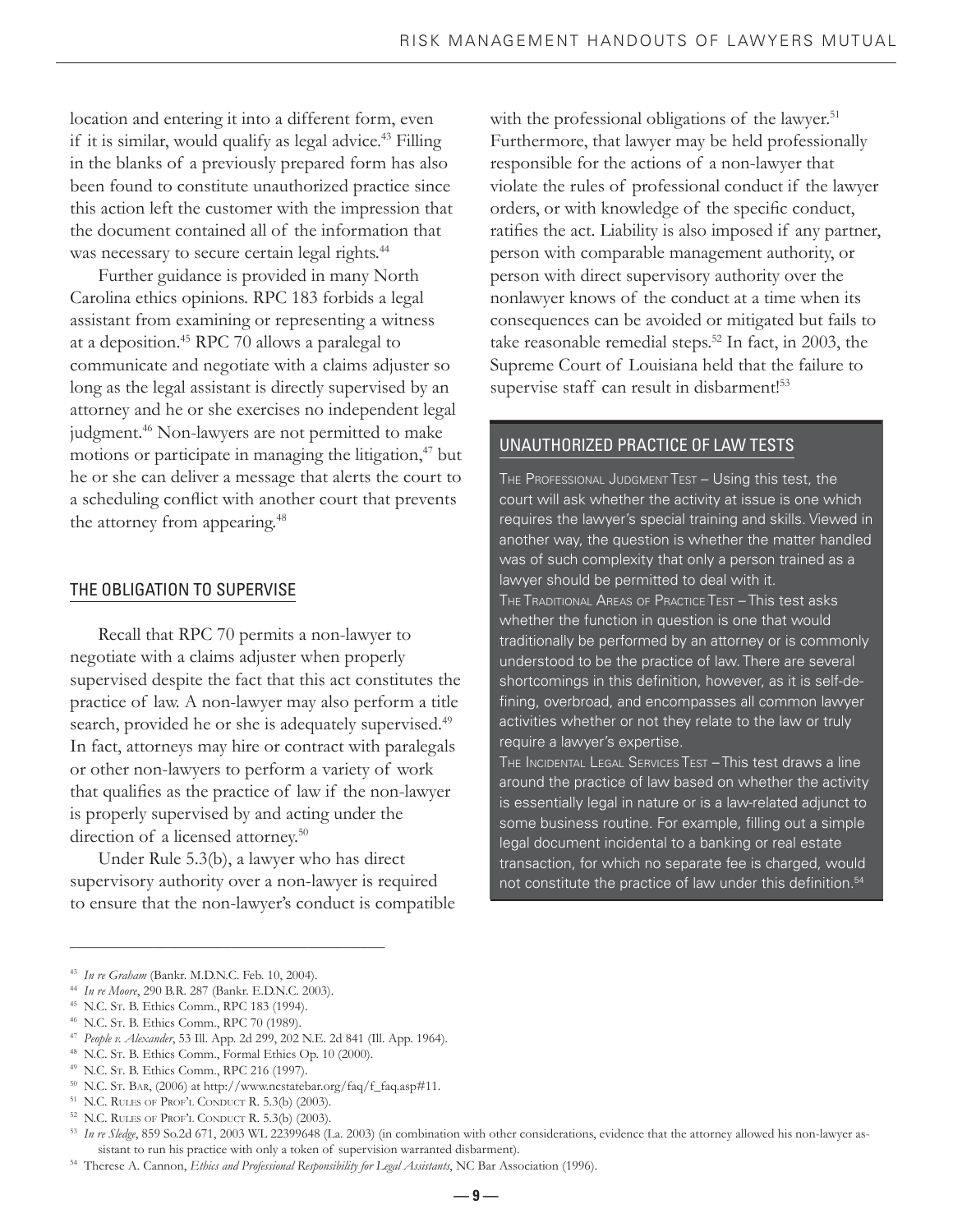While there is no specific or definitive list of actions that qualify as proper supervision, it is paramount that a system for regular review of paralegal work product is created and that this review includes feedback on the quality of work. Similarly, it is imperative that the legal assistant knows that the attorney is willing to set aside time to provide necessary feedback when requested. It may even facilitate review to have a comprehensive checklist relevant to the specialized area of law being practiced.55

 The responsibility should not be absorbed by one side alone; paralegals need to insist on proper supervision if it is not being made available. Among the greatest reasons for this, clients need to communicate with the office regularly, and the legal assistant will handle many of these calls. Because a paralegal can only respond to specific legal questions by passing on the responses of a lawyer, the attorney must either be willing to tell the paralegal how to respond to each question individually or speak with the client directly.<sup>56</sup>

 Finally, there is no requirement that the nonlawyer assistant be an employee of the firm. However, an attorney is still bound to the same ethical responsibilities of supervision with a nonlawyer independent contractor.57 First, the services of the legal assistant should not be sought if the lawyer himself or herself is not experienced in the specialized area of law since an attorney who is not competent in that area of practice will be unable to supervise another.58 Also, if after making a reasonable inquiry the attorney believes that the non-lawyer performed a task without proper supervision, the attorney may not continue to participate in the transaction. This would be particularly relevant in the area of real estate closings, where an attorney may be provided with a title abstract or title opinion that was performed by the assistant of another attorney participating in the sale.

#### RULE 5.3: RESPONSIBILITIES REGARDING NON-LAWYER ASSISTANTS

With respect to a non-lawyer employed or retained by or associated with a lawyer:

- (a) a partner, and a lawyer who individually or together with other lawyers possesses comparable managerial authority in a law firm or organization shall make reasonable efforts to ensure that the firm or organization has in effect measures giving reasonable assurance that the non-lawyer's conduct is compatible with the professional obligations of the lawyer;
- (b) a lawyer having direct supervisory authority over the non-lawyer shall make reasonable efforts to ensure that the non-lawyer's conduct is compatible with the professional obligations of the lawyer; and
- (c) a lawyer shall be responsible for conduct of such a non-lawyer that would be a violation of the Rules of Professional Conduct if engaged in by a lawyer if:
	- (1) the lawyer orders or, with the knowledge of the specific conduct, ratifies the conduct involved; or
	- (2) the lawyer is a partner or has comparable managerial authority in the law firm or organization in which the person is employed, or has direct supervisory authority over the non-lawyer, and knows of the conduct at a time when its consequences can be avoided or mitigated but fails to take reasonable remedial action to avoid the consequences.

\_\_\_\_\_\_\_\_\_\_\_\_\_\_\_\_\_\_\_\_\_\_\_\_\_\_\_\_\_\_\_\_\_\_\_\_\_\_\_\_\_\_\_\_\_

<sup>55</sup> Campbell, *supra*.

<sup>56</sup> *Id*.

<sup>57</sup> N.C. ST. B. Ethics Comm., RPC 216 (1997).

<sup>58</sup> *Id*.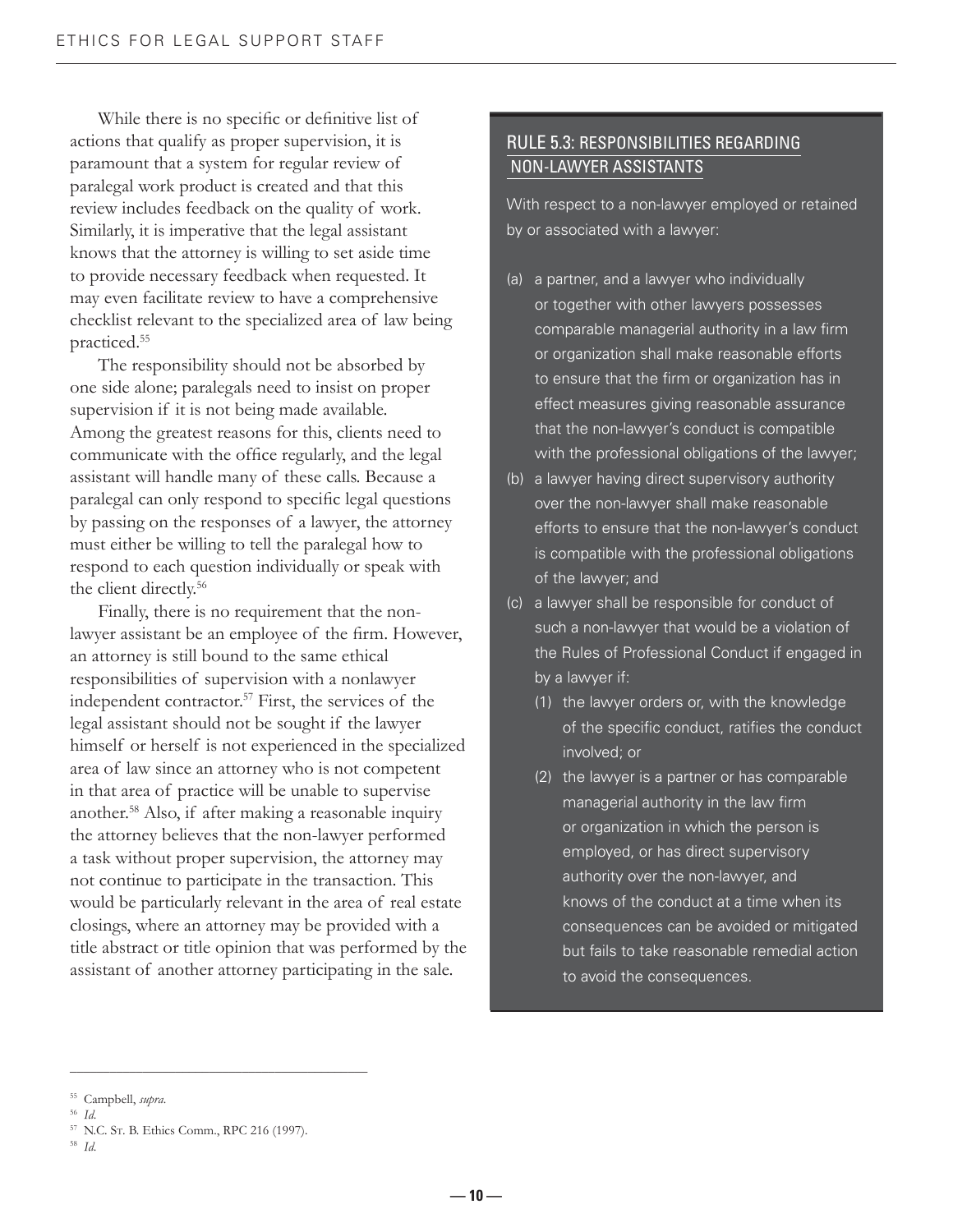#### THE UNAUTHORIZED PRACTICE OF LAW AND REAL ESTATE TRANSACTIONS

 The assistance of non-lawyers can be especially advantageous in the area of real estate closings, and North Carolina's regulations have developed accordingly. Paralegals are still prohibited from drafting legal documents, providing advice, or otherwise performing duties that would constitute the practice of law, but there are certain limited administrative services that a legal assistant may provide.59

 Until 2002, North Carolina's ethics opinions clearly required the presence of the closing attorney at a residential real estate closing so that documents could be explained, questions could be answered, and so that the client had an advocate readily available. A non-lawyer could oversee the execution of documents outside the presence of a lawyer only if he or she was adequately supervised, and the attorney was present at the formal closing.<sup>60</sup>

 These regulations changed with the adoption of Formal Ethics Opinion 2002-9. Under these new guidelines, an adequately supervised non-lawyer assistant may identify to the client the documents to be executed, direct the client as to the correct place on each document to sign, and handle the disbursement of proceeds for a residential real estate transaction, even if the supervising lawyer is not physically present.<sup>61</sup>

 In the same year, the State Bar's Authorized Practice Committee further interpreted North Carolina's unauthorized practice of law statutes as they applied to residential real estate transactions. The committee first reiterated that a non-lawyer who is not under the direct supervision of an attorney may not prepare or aid in the preparation of deeds, deeds of trust, or other legal documents, abstract or pass upon titles, advise or give an opinion upon the legal rights or obligations of any person or organization, hold him or herself out as competent or qualified to give legal advice or counsel, or furnish any other service constituting the practice of law.<sup>62</sup>

#### EXCERPT FROM AUTHORIZED PRACTICE ADVISORY OPINION 2002-1:

A non-lawyer is engaged in the unauthorized practice of law if he or she performs any of the following functions in connection with a residential real estate closing (identified only as examples):

- 1. Abstracts or provides an opinion on title to real property;
- 2. Explains the legal status of title to real estate, the legal effect of anything found in the chain of title, or the legal effect of an item reported as an exception in a title insurance commitment except as necessary to underwrite a policy of insurance and except that a licensed title insurer, agency, or agent may explain an underwriting decision to an insured or prospective insured, including providing the reason for such decision;
- 3. Explains or gives advice about the rights or responsibilities of parties concerning matters disclosed by a land survey under circumstances that require the exercise of legal judgment or that have implications with respect to a party's legal rights or obligations;
- 4. Provides a legal opinion or advice in response to inquiries by any of the parties regarding legal rights or obligations of any person, firm, or corporation, including but not limited to the rights and obligations created by a promissory note, the effect of a pre-payment penalty, the rights of parties under a right of rescission, and the rights of a lender under a deed of trust;
- 5. Advises or instructs a party to the transaction with respect to alternative ways for taking title to the property or the legal consequences of taking title in a particular manner;
- 6. Drafts a legal document for a party to the transaction or assists a party in the completion of a legal document, or selects or assists a party in selecting a form legal document among several forms having different legal implications;
- 7. Explains or recommends a course of action to a party to the transaction under circumstances that require the exercise of legal judgment or that have implications with respect to the party's legal rights or obligations;
- 8. Attempts to settle or resolve a dispute between the parties to the transaction that will have implications with respect to their respective legal rights or obligations.

\_\_\_\_\_\_\_\_\_\_\_\_\_\_\_\_\_\_\_\_\_\_\_\_\_\_\_\_\_\_\_\_\_\_\_\_\_\_\_\_\_\_\_\_\_

 **— 11 —**

<sup>59</sup> N.C. ST. BAR, (2006) at http://www.ncstatebar.org/programs/upl.asp.

<sup>60</sup> N.C. ST. B. Ethics Comm., Formal Ethics Op. 13 (1999).

<sup>61</sup> N.C. ST. B. Ethics Comm., Formal Ethics Op. 9 (2002).

<sup>62</sup> N.C. ST. B. Authorized Practice Comm., Advisory Op. 1 (2002).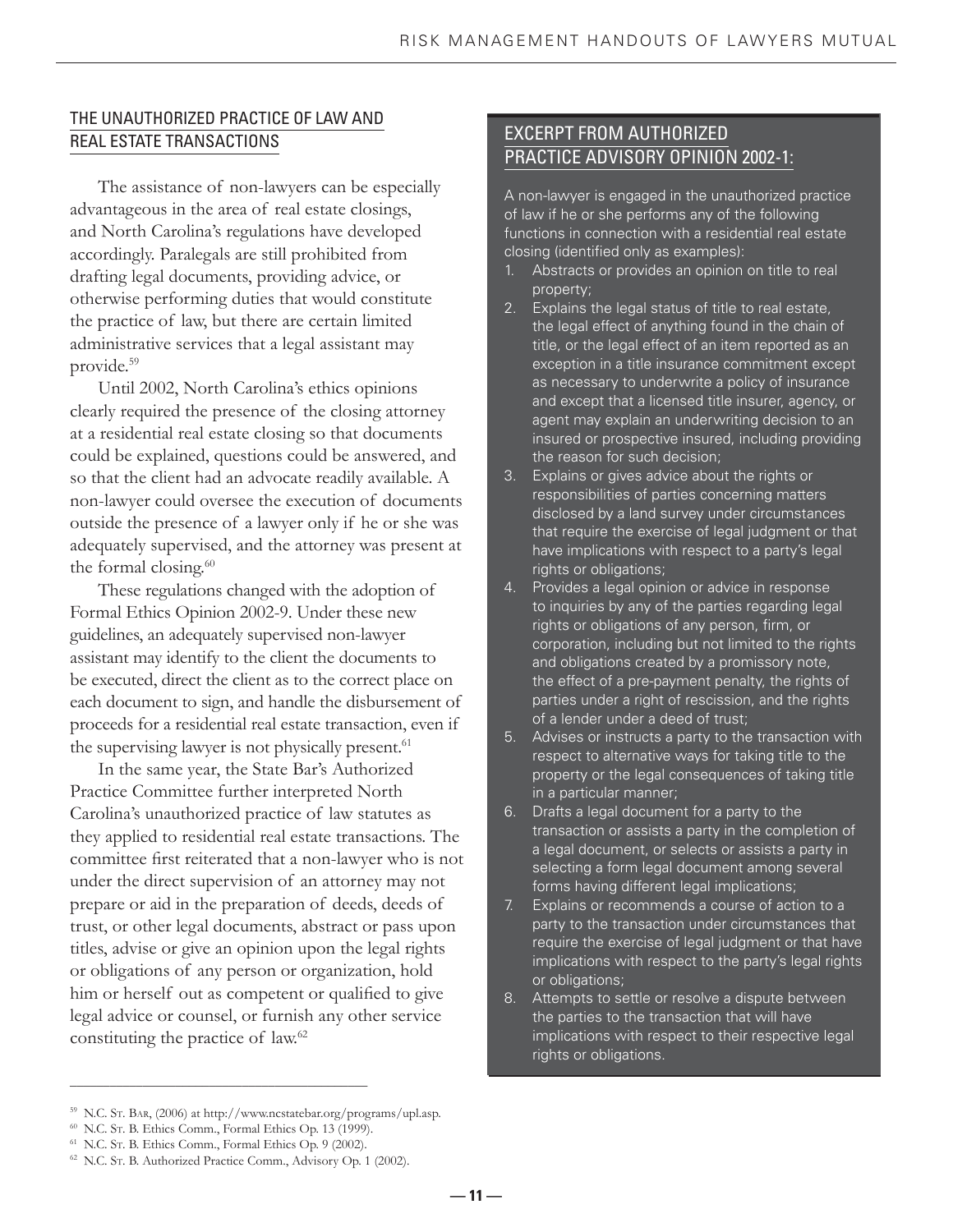The committee then clarified that a non-lawyer who is not acting under the supervision of a lawyer may (1) present and identify the documents necessary to complete a residential real estate closing, direct the parties where to sign the documents, and ensure that the parties have properly executed the documents; and (2) receive and disburse the closing funds. These administrative or ministerial activities do not necessarily require the exercise of legal judgment or the giving of legal advice or opinion. However, if in the process of performing any of these duties the client were to ask an important issue affecting the legal rights or obligations of the parties, a non-lawyer is not permitted to answer.<sup>63</sup>

#### QUASI-JUDICIAL HEARINGS

 In October 2005, the Authorized Practice Committee also adopted an advisory opinion regarding non-lawyers and quasi-judicial hearings. Appearing before planning boards, boards of adjustment, and city and county government officials for the purposes such as adopting official zoning maps are legislative in nature. Because of this, interested people may appear and speak on such matters before these bodies as an interested party or even representing an interested group without violating the unauthorized practice restrictions.<sup>64</sup>

 However, the statutory prohibitions remain in place and non-lawyers are still forbidden from holding themselves out as attorneys, providing legal services or advice with relation to the hearing, draft relevant legal documents, or attempt to represent the legal interests of any involved party.65 An appearance on behalf

of another for the presentation of evidence, crossexamination of witnesses, and argument on the law at a quasi-judicial proceeding are all the practice of law.<sup>66</sup>

#### SPECIAL EXCEPTIONS FOR SOCIAL SECURITY ADMINISTRATION HEARINGS

 Non-lawyer representation of claimants before the Social Security Administration (SSA) is allowed by the Social Security Act, and if the attorney believes that the legal assistant is competent to represent claimants and that it is in the best interest of a client to be represented by the legal assistant, this may permissibly occur without any involvement from the attorney.<sup>67</sup> However, the prospective client must be explicitly advised that the person who will be providing the representation is not a lawyer and he or she must be informed if any of the protections typically present in an attorney-client relationship will not exist. Nonetheless, the firm may still want to reassure the client that the non-lawyer is still bound by the same professional obligations, including the duty of confidentiality and the duty to avoid conflicts of interest.68

 Furthermore, Rule 7.1 forbids a legal professional from making a false or misleading communication about his or her services. Because most consumers will assume that an attorney will provide any representational services, the firm should disclose the fact that representation will be provided by a nonlawyer any time it advertises representation before the Social Security Administration as a service provided by the firm.<sup>69</sup>

 $\_$ 

<sup>63</sup> *Id*.

<sup>64</sup> N.C. ST. B. Authorized Practice Comm., Advisory Op. 1 (2006).

<sup>&</sup>lt;sup>65</sup> The advisory committee does make a special note that the opinion should not be interpreted as diminishing the role and expertise of land use professionals as witnesses or to affect the city and county planning staff to present factual information to the hearing board.

<sup>66</sup> N.C. ST. B. Authorized Practice Comm., Advisory Op. 1 (2006).

<sup>67</sup> N.C. ST. B. Ethics Comm., Formal Ethics Op. 6 (2005).

<sup>68</sup> N.C. ST. B. Ethics Comm., Formal Ethics Op. 2 (2005).

<sup>69</sup> *Id*.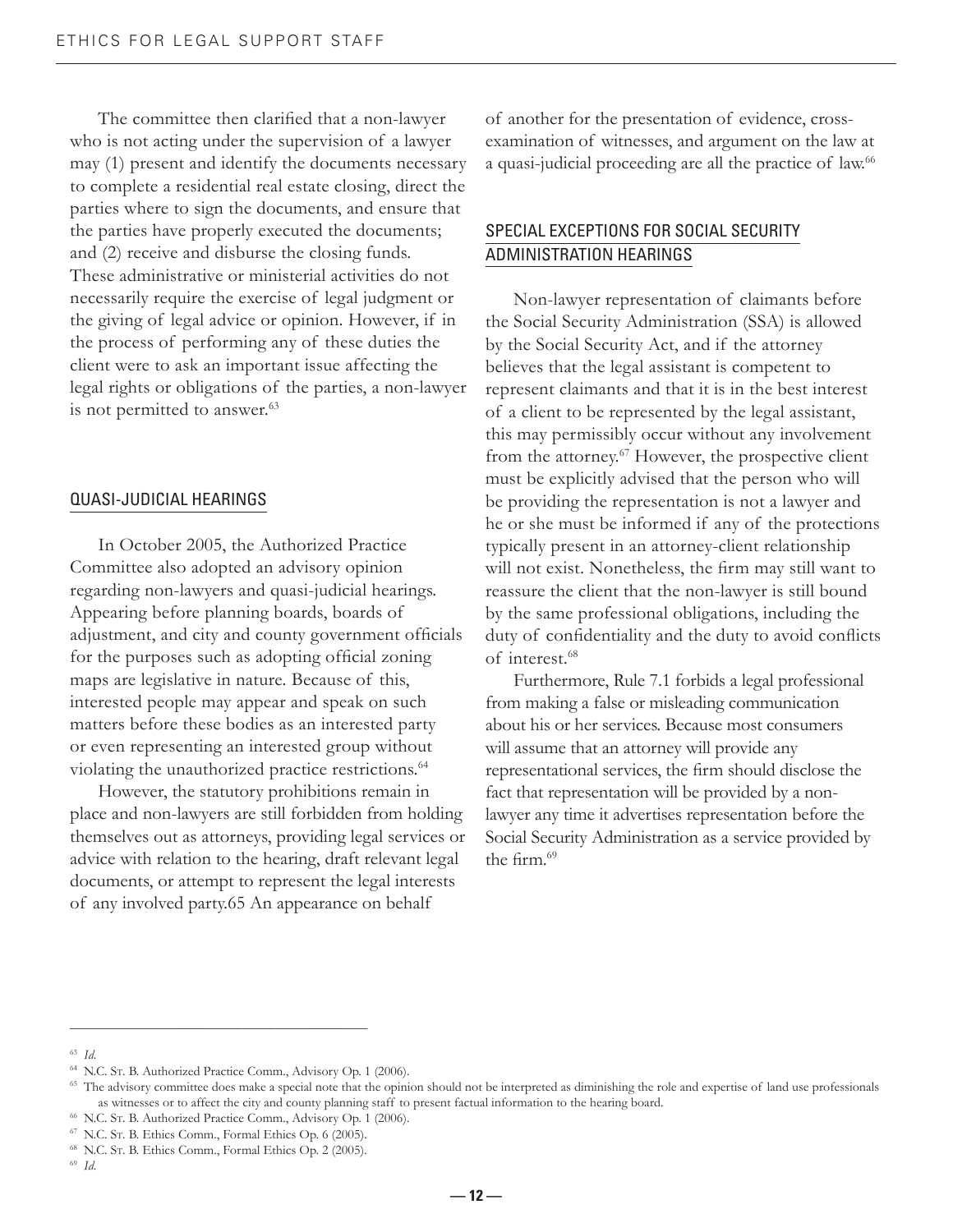# **GUIDELINES FOR USE OF NON-LAWYERS IN RENDERING LEGAL SERVICES**

Adopted by the NC State Bar on July 17, 1998 *Reprinted with permission of the NC State Bar*

#### 1. A LAWYER SHALL NOT PERMIT AN ASSISTANT TO ENGAGE IN THE PRACTICE OF LAW.

G.S. 84-4 makes it unlawful for anyone but a licensed attorney to practice law. The term "practice law" is defined in G.S.  $84-2.1$ :

The phrase "practice law" as used in this Chapter is defined to be performing any legal service for any other person, firm, or corporation, with or without compensation, specifically including the preparation or aiding in the preparation of deeds, mortgages, wills, trust instruments, inventories, accounts or reports of guardians, trustees, administrators or executors, or preparing or aiding in the preparation of any petitions or orders in any probate or court proceeding; abstracting or passing upon titles, the preparation and filing of petitions for use in any court, including administrative tribunals and other judicial or quasi-judicial bodies, or assisting by advice, counsel, or otherwise in any legal work; and to advise or give opinion upon the legal rights of any person, firm or corporation: Provided, that the above reference to particular acts which are specifically included within the definition of the phrase "practice law" shall not be construed to limit the foregoing general definition of the term, but shall be construed to include the foregoing particular acts, as well as all other acts within the general definition.

The Rules of Professional Conduct provide: "A lawyer shall not assist a person who is not a member of the bar in the performance of activity that constitutes the unauthorized practice of law." Rule 5.5(b). The rationale for allowing only licensed attorneys to practice law is articulated in the comment to the rule: "Limiting the practice of law to members of the bar protects the public against rendition of legal services by unqualified persons." Rule 5.5(b), Comment [1]. As noted in the Comment, however, Rule 5.5 "does not prohibit a lawyer from employing the services of paraprofessionals and delegating functions to them, so long as the lawyer retains responsibility for their delegated work." *Id*.

Regardless of the apparent competence displayed by a paralegal or legal assistant, members of the bar must ensure that assistants do not transgress the rules governing the unauthorized practice of law and thereby violate the law and the Rules of Professional Conduct. A lawyer may, however, allow an assistant to perform legallyrelated tasks, provided the lawyer and the assistant comply with these guidelines. For example, an assistant may communicate and negotiate claims with a claims adjuster for the adverse party's insurance carrier, as long as the assistant does not exercise independent legal judgment regarding the value of the case. RPC 70.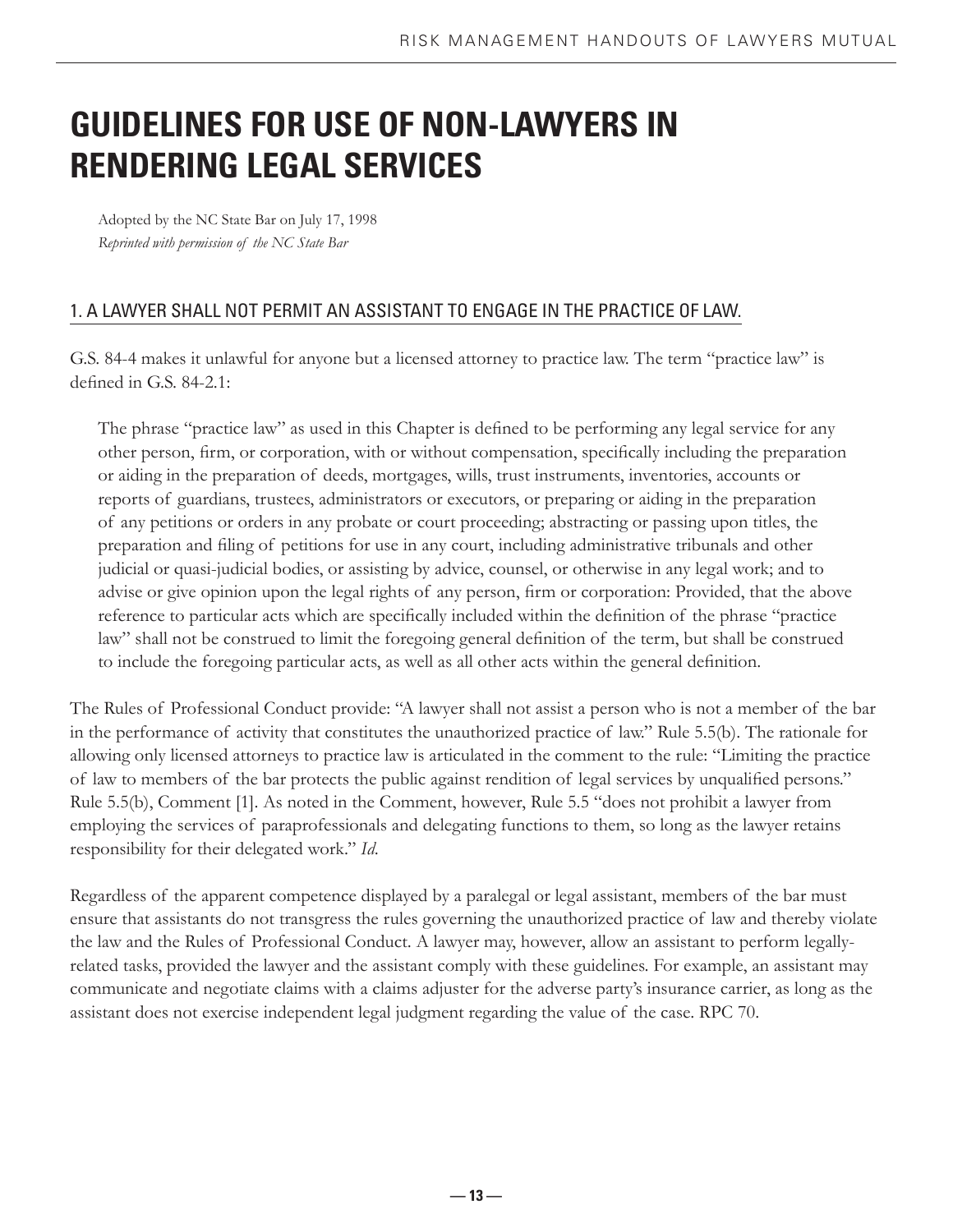#### 2. A LAWYER SHALL NOT PERMIT AN ASSISTANT TO APPEAR ON BEHALF OF A CLIENT IN A DEPOSITION, IN COURT OR BEFORE ANY AGENCY OR BOARD, IN PERSON OR ON THE RECORD, UNLESS PERMITTED BY THE NORTH CAROLINA GENERAL STATUTES AND A RULE OF A PARTICULAR COURT, AGENCY OR BOARD.

Although only an attorney may act as a representative of or serve as an advocate for a client before most judicial and administrative bodies, there are exceptions by virtue of statute, administrative rule, court rule and regulation. For example, the Federal Administrative Procedures Act authorizes non-lawyers to represent parties in certain proceedings before specified federal agencies. Also, a qualified law student is allowed to perform certain functions normally restricted to members of the bar provided the student acts under the supervision of an attorney pursuant to an approved pro gram. Even when an assistant is permitted to appear and represent a client, the assistant should disclose his or her non-lawyer status.

A lawyer may not permit an assistant either to examine a witness at a deposition or to represent a client who is being deposed by the opposing attorney. RPC 183.

#### 3. A LAWYER SHALL REQUIRE THAT AN ASSISTANT DISCLOSE THAT HE OR SHE IS NOT A LAWYER WHEN NECESSARY TO AVOID MISREPRESENTATION.

Although an assistant may communicate directly with a client on behalf of the lawyer, early disclosure of non-lawyer status is necessary to assure that there will be no misunderstanding as to the responsibilities and role of the assistant. Disclosure may be made in any way that avoids confusion. Common sense suggests a routine disclosure at the outset of a conference or any type of communication. If an assistant is designated as the individual to contact in a law firm, disclosure of the non-lawyer status should be made at the time of such designation.

Rule 4.2 prohibits a lawyer from communicating with a party known to be represented by an attorney, unless the person's attorney consents. The rule also prohibits a lawyer from using an agent, including an assistant, to make such a communication. The lawyer has an obligation to ensure that his or her assistant does not communicate directly with a party known to be represented by an attorney, without that attorney's consent.

#### 4. A PARTNER IN A LAW FIRM SHALL MAKE REASONABLE EFFORTS TO ENSURE THAT THE FIRM HAS IN EFFECT MEASURES GIVING REASONABLE ASSURANCE THAT THE ASSISTANT'S CONDUCT IS COMPATIBLE WITH THE PROFESSIONAL OBLIGATIONS OF THE LAWYER.

Rule 5.3(a) places responsibility upon the principals of a law firm to see that the firm ensures that the conduct of legal assistants is consistent with the professional obligations of the lawyers in the firm. Thus, it is very important that those lawyers having responsibility for the management of the firm familiarize legal assistants with all relevant provisions of the Rules of Professional Conduct. Particular care must be taken to ensure that legal assistants understand and appreciate the obligation to maintain the confidentiality of information received incident to the representation of clients. More over, "[t]he measures employed in supervising non-lawyers should take account of the fact that they do not have legal training and are not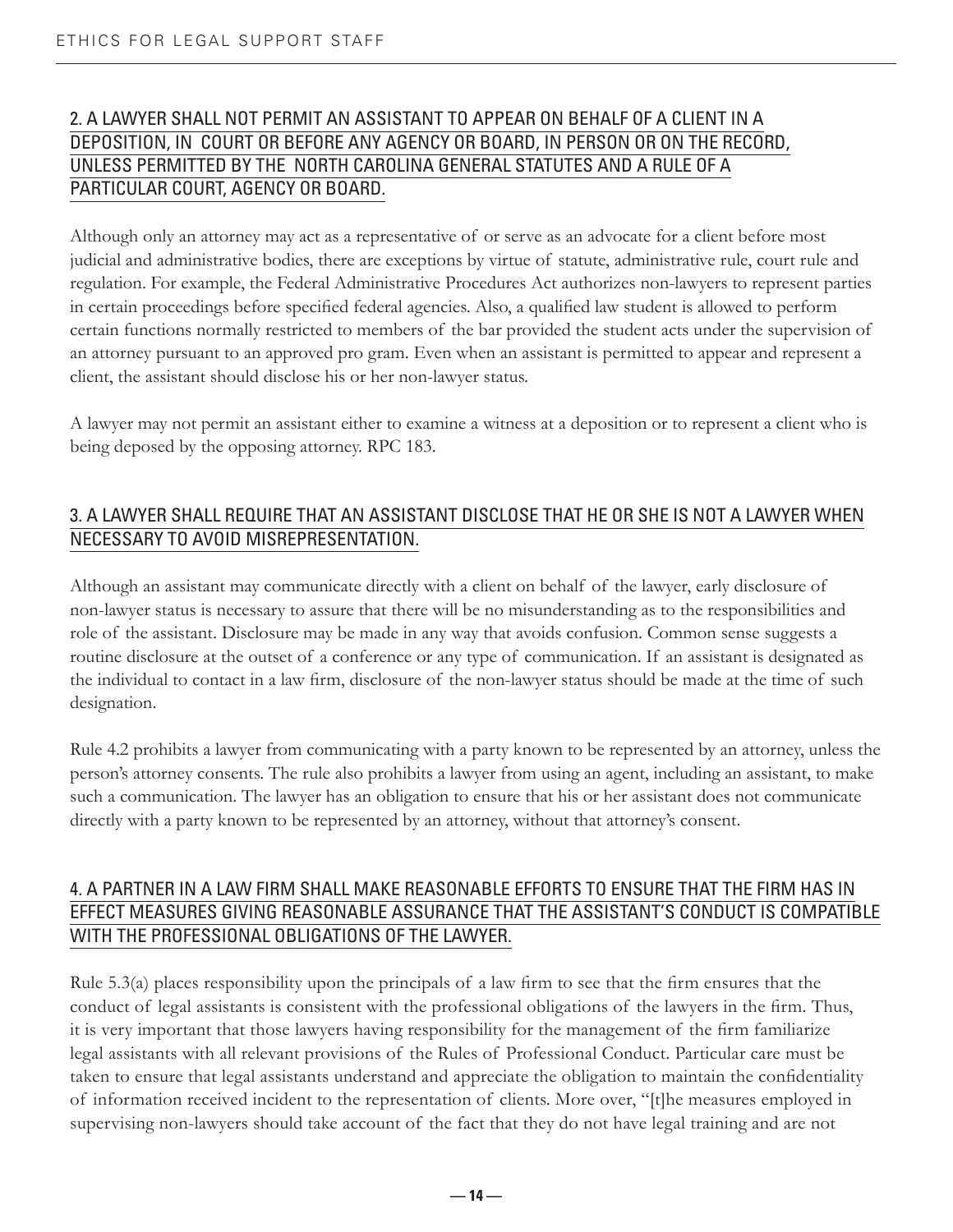subject to professional discipline." Rule 5.3, Comment [1]. In addition to assuring compliance with the attorney's ethical obligations, an attorney should ensure that a non-lawyer is properly educated or trained to per form any legal task the attorney delegates to the assistant.

Obviously, a lawyer is better able to ensure ethical compliance by assistants who are employees of the lawyer because the lawyer is in contact with employees on a regular basis. When the assistant is not working as an employee of the lawyer, but instead contracts independently to perform legally-related tasks, the lawyer is still responsible for the assistant's work product and ethical conduct. For this reason, special care must be taken by the lawyer to make sure that the assistant performs both competently and ethically before entrusting services to an independent assistant.

A lawyer who discovers that a non-lawyer has misappropriated money from the attorney's trust account must inform the State Bar. Rule 5.3, Comment [2].

#### 5. A LAWYER HAVING DIRECT SUPERVISORY AUTHORITY OVER AN ASSISTANT SHALL MAKE REASONABLE EFFORTS TO ENSURE THAT THE ASSISTANT'S CON DUCT IS COMPATIBLE WITH THE PROFESSIONAL OBLIGATIONS OF THE LAWYER.

Just as the principals of a law firm have general responsibility to ensure that assistants are aware of the ethical rules, lawyers having direct supervisory authority over assistants must make reasonable efforts to ensure that the work which they are supervising is accomplished in a manner which is compatible with their own professional obligations.

Specifically, Rule 5.3(c) makes a lawyer professionally responsible for conduct of legal assistants over whom he or she has direct supervisory authority, which con duct would violate the Rules of Professional Conduct if engaged in by a lawyer, if (1) the lawyer orders the conduct involved, or (2) the lawyer knows of the conduct at a time when its consequences can be avoided but fails to take reasonable actions to avoid the consequences.

#### 6. A LAWYER SHALL MAINTAIN AN ACTIVE AND DIRECT RELATIONSHIP WITH THE CLIENT, SUPERVISE THE ASSISTANT'S PERFORMANCE OF DUTIES, AND REMAIN FULLY RESPONSIBLE FOR THE WORK PERFORMED.

An attorney shall maintain an active, per son al relationship with his or her clients. Maintaining such a relationship with the client, however, does not preclude an assistant from meeting with or talking with the client, nor does it necessarily require regular and frequent meetings between the lawyer and client. However, whenever it appears that consultation between the lawyer and the client is necessary, the lawyer should talk directly with the client and, when reasonable, remain available for consultation with the client.

An assistant should inform the responsible lawyer of all significant actions and services per - formed by the assistant. A lawyer can maintain ultimate responsibility for the actions of a legal assistant only if the lawyer is fully informed of the actions of the assistant. Only by thorough supervision of the assistant can the lawyer ensure that the assistant is neither engaging in the unauthorized practice of law nor involving the lawyer in any violation of the lawyer's professional responsibilities.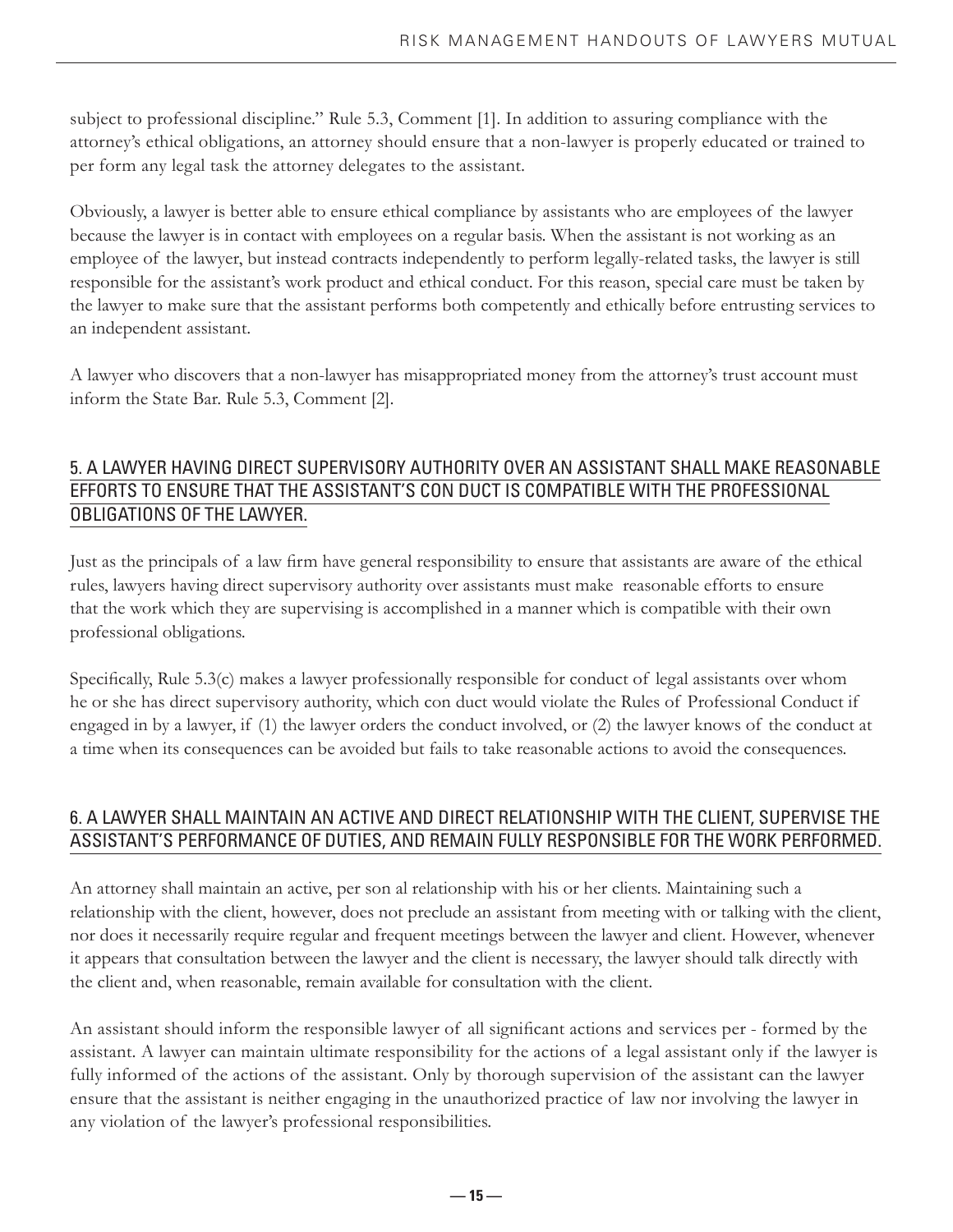#### 7. A LAWYER SHALL ENSURE THAT NO INTEREST OR RELATIONSHIP OF THE ASSISTANT IMPINGES UPON THE SERVICES RENDERED TO THE CLIENT.

A lawyer owes his or her client loyalty. The attorney's loyalty must not be diluted by the interest of anyone other than the client. If the interests of a legal assistant might materially limit or otherwise adversely affect the lawyer's representation of a prospective or current client, Rule 1.7 clearly requires the lawyer to decline or discontinue the representation.

Lawyers should make sure that their assistants clearly understand their professional and ethical responsibilities with respect to conflicts of interest. If a lawyer accepts a matter in which the assistant has a conflict of interest that does not affect or limit the lawyer's representation of the client, the lawyer should exclude the assistant from participation in the representation. RPC 176. Although the imputed disqualification rules in Rule 1.10 do not apply to non-lawyers, the attorney must take "extreme care to ensure" that the assistant is totally screened from participation in the case. *Id*. In addition, the lawyer should inform the client that a non-lawyer employee has a conflict of interest which, were it the lawyer's conflict, might prevent further representation of the client in connection with the matter. The nature of the conflict should be disclosed. No interest or loyalty of the assistant may be permitted to interfere with the lawyer's exercise of independent professional judgment.

Similarly, a lawyer is not disqualified from representing a client merely because a secretary or paralegal in his or her office may be called as a witness. RPC 19 & 213. Rule 3.7, holding that a potential conflict exists if an attorney is both an advocate and a witness, does not apply to assistants of the lawyer. RPC 19.

#### 8. A LAWYER MAY CHARGE A CLIENT FOR LEGAL WORK PERFORMED BY A LEGAL ASSISTANT BUT SHALL NOT FORM A PARTNERSHIP OR OTHER BUSINESS ENTITY WITH AN ASSISTANT FOR THE PRACTICE OF LAW.

Numerous authorities, including the United States Supreme Court, recognize that paralegal work may be billed at the prevailing market rate and included in a fee application to a court. *See, e.g., Missouri v. Jenkins*, 491 U.S. 274 (1989). Generally, a lawyer may bill and recover for a nonlawyer's work if the work would have traditionally been performed by the lawyer. Of course, fees for non-lawyer assistants, like fees for attorney's work, must be reasonable.

On the other hand, Rule 5.4 generally prohibits sharing legal fees with a non-lawyer. In accordance with this rule, compensation of an assistant may not include a percentage of the fees received by the lawyer, nor should the assistant receive any remuneration, directly or indirectly, for referring matters of a legal nature to the lawyer. For example, a lawyer may not pay an assistant a discretionary bonus that is based upon a percentage of the fees generated in matters on which the assistant worked. RPC 147. A lawyer may, however, include his or her assistants in a retirement plan, even though the plan is based in whole or in part on a profit-sharing arrangement. Rule  $5.4(a)(4)$ .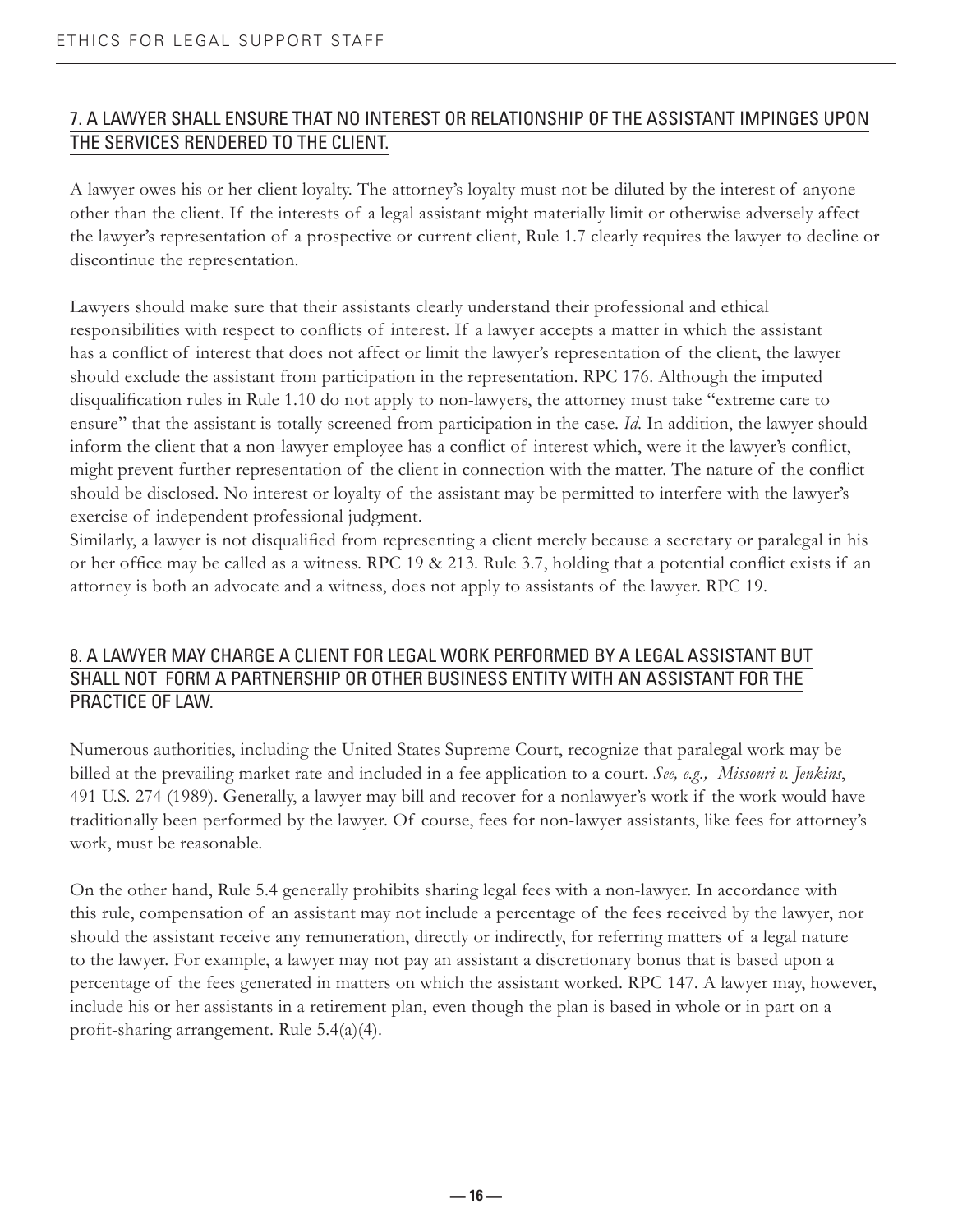#### 9. A LAWYER'S LETTERHEAD OR A BUSINESS CARD MAY INCLUDE THE NAME OF A NON-LAWYER ASSISTANT IF THE ASSISTANT'S CAPACITY IS CLEARLY INDICATED AND THE DOCUMENT IS OTHERWISE NEITHER FALSE NOR MISLEADING.

A lawyer's letterhead, like other communications about the lawyer or the lawyer's services, must not be false or misleading. Rule 7.1. Specifically, such communication may not misrepresent a fact or omit a fact necessary to make a statement not materially misleading. *See* Rules 7.1(a). To avoid the implication that an assistant whose name appears on the letterhead of a lawyer or law firm is licensed to practice law, the limited capacity of the non-lawyer must be clearly indicated. RPC 127.

Likewise, business cards bearing the name of the lawyer or law firm employing an assistant may be used by the assistant for identification. However, the assistant's non-lawyer status must be evident from the title or other description used with the non-lawyer's name. *See* CPR 253.

An assistant may also sign correspondence on a lawyer's or a law firm's letterhead, subject, however, to the same requirements. For example, an assistant's signature must be accompanied by a title, such as "secretary," "legal assistant" or "paralegal."

#### 10. A LAWYER MAY USE A NON-LAWYER, NON-EMPLOYEE FREELANCE LEGAL ASSISTANT IF THE LAWYER ADEQUATELY SUPERVISES THE NON-LAWYER'S WORK.

It is permissible for a lawyer to employ a non-lawyer, non-employee freelance legal assistant (hereafter, "freelance assistant") provided certain conditions are met. A lawyer must take reasonable measures to determine that the freelance assistant is competent to perform any activities delegated to the assistant. *See*, e.g., RPC 216 (3rd revision). In addition, as with an employee, an attorney must also take reasonable measures to ensure that the freelance assistant complies with the attorney's ethical responsibilities. The lawyer must adequately supervise the freelance assistant and inquire into the freelance assistant's potential conflicts of interest. *Id*. Additionally, the attorney must be competent to do the legal work delegated to the non-lawyer and to supervise adequately the non-attorney. The lawyer may not rely on the experience and knowledge of the freelance assistant in the practice area.

For example, an attorney utilizing a freelance assistant to perform title searches must ensure that the freelance assistant is competent to perform such services. *Id*. Additionally, to supervise the freelance assistant, the attorney must be competent to search and prepare title opinions and may not rely on the experience of the freelance assistant in this area. *Id*. Assuming the attorney satisfies these and all other pertinent ethical obligations under the Rules, the attorney may use a freelance assistant to perform title searches. *Id*. An attorney may not, however, rely on the title summary of a freelance assistance over whom the attorney does not exercise proper supervision. RPC 29.

Finally, an attorney should disclose to the client the use of a freelance assistant, the name of the freelance assistant and how the freelance assistant's services will be charged to the client, if the client inquires. Revised RPC 216.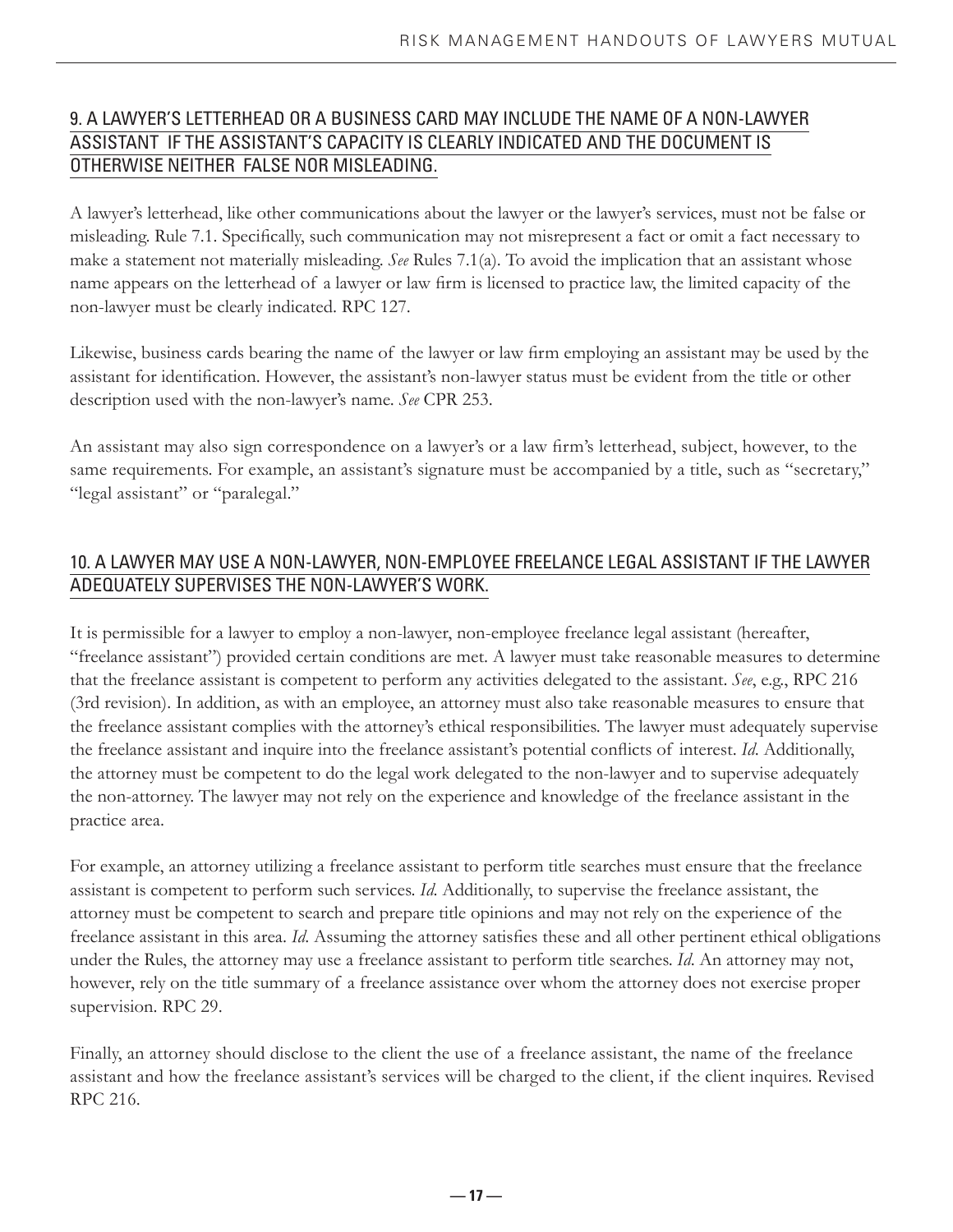# **SELECT ETHICS OPINIONS PERTAINING TO LEGAL ASSISTANTS**

#### ACTIONS PERFORMED BY A NON-LAWYER

#### $RPC 70$

Opinion rules that a legal assistant may communicate and negotiate with a claims adjuster if directly supervised by the attorney for whom he or she works.

#### **RPC** 183

Opinion rules that a lawyer may not permit a legal assistant to examine or represent a witness at a deposition.

#### **2000 FORMAL ETHICS OPINION 10**

Opinion rules that a lawyer may have a non-lawyer employee deliver a message to a court holding calendar call, if the lawyer is unable to attend due to a scheduling conflict with another court or other legitimate reason.

#### **2005 FORMAL ETHICS OPINION 2**

Opinion rules that a law firm that employs a non-lawyer to represent Social Security claimants must so disclose to prospective clients and in any advertising for this service.

#### **2005 FORMAL ETHICS OPINION 6**

Opinion rules that the compensation of a non-lawyer law firm employee who represents Social Security disability claimants before the Social Security Administration may be based upon the income generated by such representation.

#### PROTECTION OF CONFIDENTIAL INFORMATION

#### **RPC** 133

Opinion rules that a law firm may make its waste paper available for recycling.

#### $RPC 215$

Opinion rules that when using a cellular or cordless telephone or any other unsecure method of communication, a lawyer must take steps to minimize the risk that confidential information may be disclosed.

#### $RPC 252$

Opinion rules that a lawyer in receipt of materials that appear on their face to be subject to the attorneyclient privilege or otherwise confidential, which were inadvertently sent to the lawyer by the opposing party or opposing counsel, should refrain from examining the materials and return them to the sender.

 **— 18 —**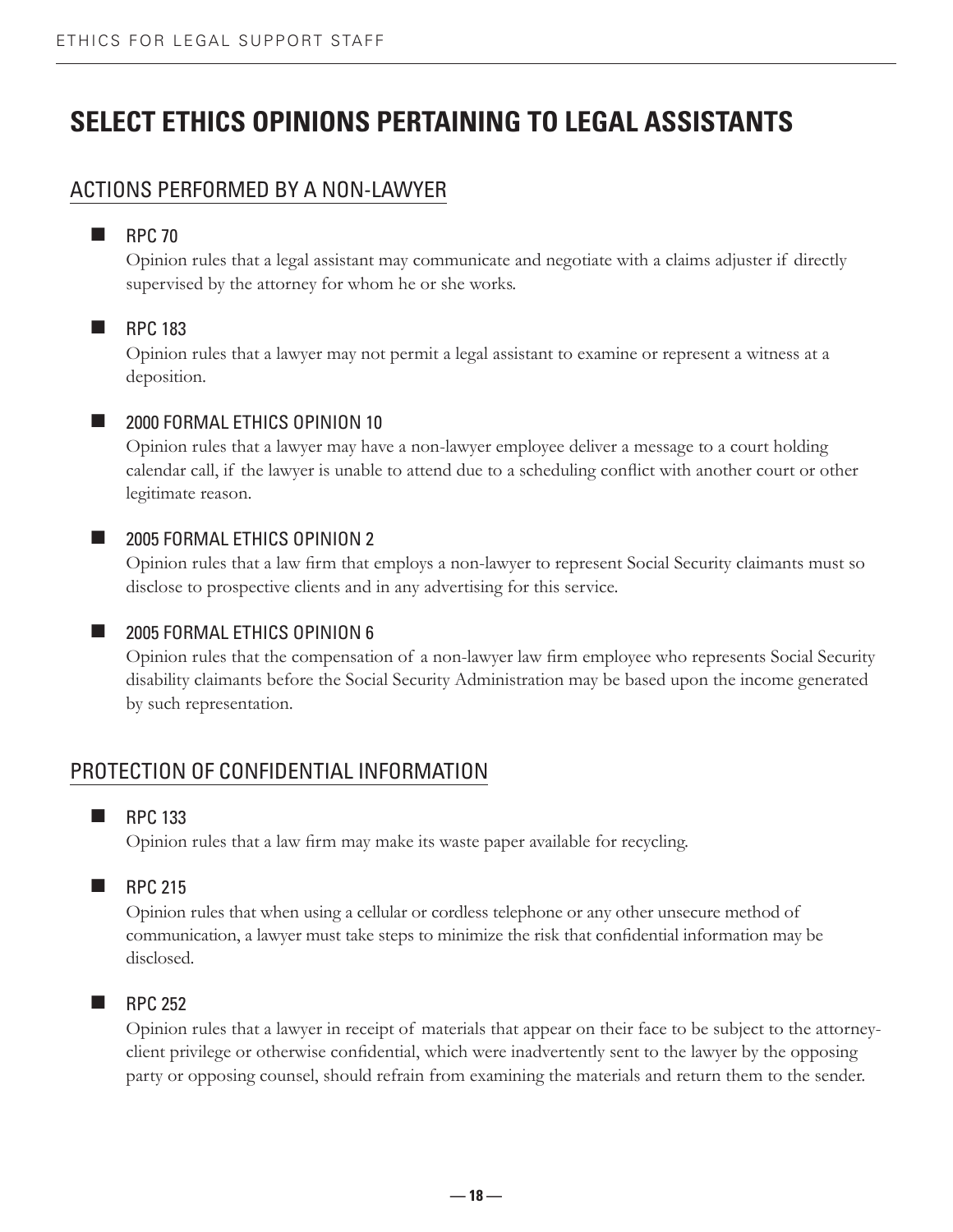### POTENTIAL CONFLICTS OF INTEREST ARISING OUT OF NON-LAWYER EMPLOYEES

#### $RPC 19$

Opinion rules that a lawyer may represent grantees of deeds he drafted even though his secretary may be called as a witness.

#### $RPC 74$

Opinion rules that a firm which employs a paralegal is not disqualified from representing an interest adverse to that of a party represented by the firm for which the paralegal previously worked.

#### **RPC** 102

Opinion rules that a lawyer may not permit the employment of court reporting services to be influenced by the possibility that the lawyer's employees might receive premiums, prizes or other personal benefits.

#### $RPC 176$

Opinion rules that a lawyer who employs a paralegal is not disqualified from representing a party whose interests are adverse to that of a party represented by a lawyer for whom the paralegal previously worked.

### ROLE OF A NON-LAWYER IN REAL-ESTATE TRANSACTIONS

#### $RPC 29$

Opinion rules that an attorney may not rely upon title information from a non-lawyer assistant without direct supervision by said attorney.

#### **RPC 216**

Opinion rules that a lawyer may use the services of a non-lawyer independent contractor to search a title provided the non-lawyer is properly supervised by the lawyer.

#### **98 FORMAL ETHICS OPINION 8**

Opinion rules that a lawyer may not participate in a closing or sign a preliminary title opinion if, after reasonable inquiry, the lawyer believes that the title abstract or opinion was prepared by a non-lawyer without supervision by a licensed North Carolina lawyer.

#### **2002 FORMAL ETHICS OPINION 9**

Opinion rules that a non-lawyer assistant supervised by a lawyer may identify to the client who is a party to such a transaction the documents to be executed with respect to the transaction, direct the client as to the correct place on each document to sign, and handle the disbursement of proceeds for a residential real estate transaction, even though the supervising lawyer is not physically present.

 **— 19 —**